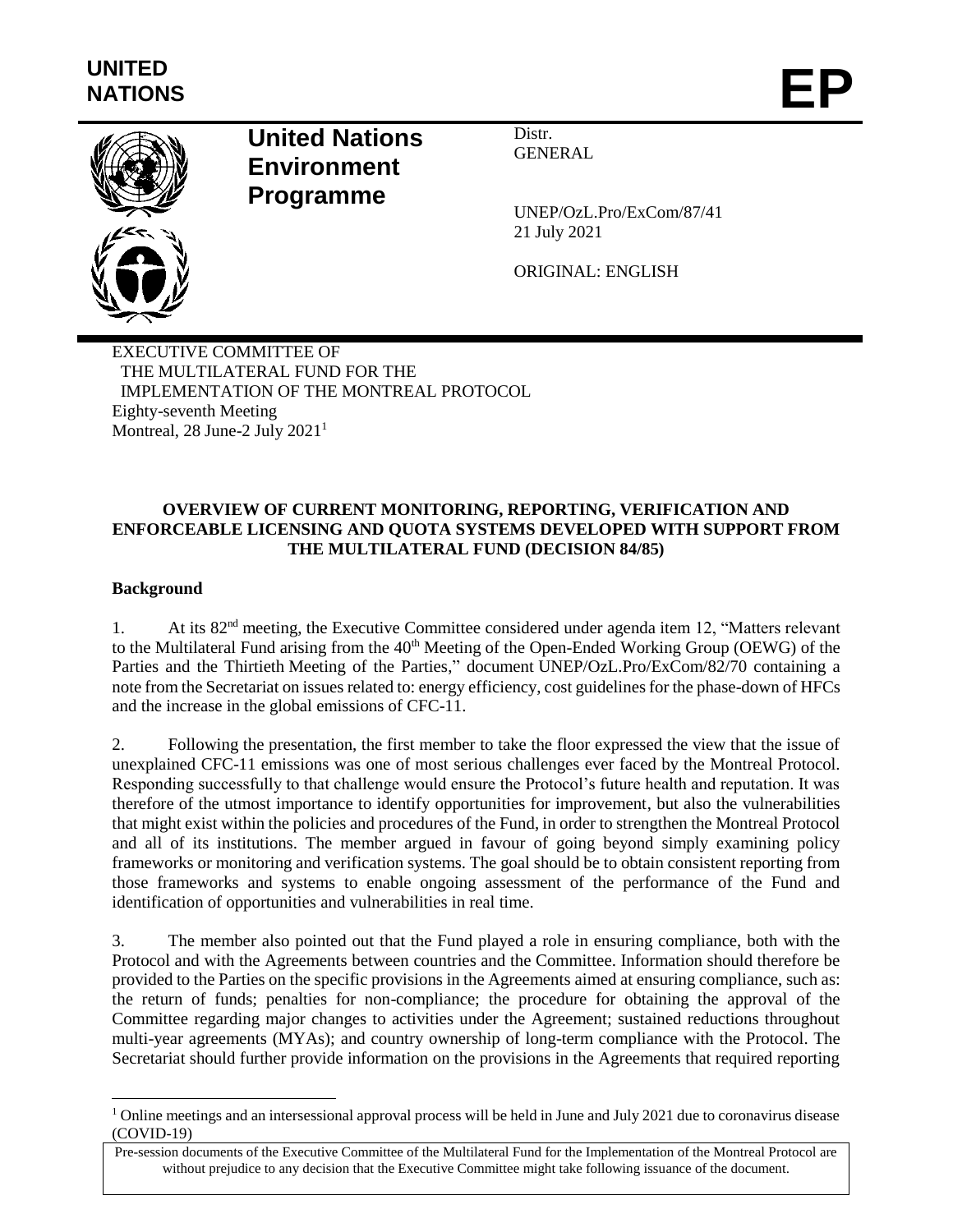and that were related to institutional strengthening (IS) thereby aiming to ensure the long-term, sustained compliance with the Montreal Protocol after project completion. On the matter of licensing systems, it was necessary to go beyond information on their existence to consider their enforceability. One member mentioned a number of issues related to controlled substances that merited further analysis, including production, stockpiles, movement through free-trade zones (FTZs), and import and export. In addition, robust monitoring, verification and reporting was required to ensure that lessons learned from past and current issues.

4. Another member said that the seriousness of the issue required all Montreal Protocol institutions and parties to work together to address the matter and provide input. Information was required not only on the framework and systems that existed, but also on how those systems functioned in reporting the required information. The member also said that it would be useful to request the Secretariat to consider how those systems could be strengthened and what tools were needed to update them, including for monitoring activities following the closure of projects. A review of verification processes could also be undertaken to establish whether they adhered to the terms of reference under which they operated and what could be done to improve them. In addition, it would be useful to undertake evaluation of the mechanisms to monitor redirection from non-controlled uses to controlled uses in production facilities and the phase-out of production after project completion. On the matter of illegal trade, work could be carried out in collaboration with the Ozone Secretariat to find improved methods of reporting illegal trade in a non-judgemental way, thus gaining an improved understanding of such trade.

5. Another member said that it was necessary to undertake a careful and critical evaluation of existing procedures in order to have an effective and sustainable system in place for reviewing activities. Shortcomings in the existing system should be identified and rectified before adding to the list of activities to be undertaken.

6. Following the discussion,<sup>2</sup> the Chair proposed to proceed by tasking a group of interested Committee members with making concrete recommendations to the Secretariat regarding future steps. Following the report by the contact group, the Executive Committee decided *inter alia*:

- (a) To request the Secretariat to provide the Ozone Secretariat with information as required and in a timely manner, to enable it to provide parties with an overview to the 41st Open-Ended Working Group meeting, outlining the procedures under the Protocol and the Multilateral Fund with reference to controlled substances by which the Parties review and ensure continuing compliance with Protocol obligations and with the terms of Agreements under the Fund, including with regard to monitoring, reporting and verification, in line with paragraph 6 of decision XXX/3, based on the information contained in document UNEP/OzL.Pro/ExCom/82/70; and
- (b) To request the Secretariat to develop a document for consideration at the  $83<sup>rd</sup>$  meeting that would include an overview of current monitoring, reporting, verification and enforceable licensing and quota systems, including the requirements and practices of the systems for reporting back to the Executive Committee that had been developed with support from the Multilateral Fund (decision 82/86(b) and (c)).

7. In line with decision 82/86(b), on 28 February 2019 the Fund Secretariat submitted to the Ozone Secretariat a document<sup>3</sup> containing a Note from the Multilateral Fund Secretariat based on the information contained in document UNEP/OzL.Pro/ExCom/82/70.

 $\overline{\phantom{a}}$ 

<sup>2</sup> Paragraphs 323 to 331 of document UNEP/OzL.Pro/ExCom/82/72

<sup>&</sup>lt;sup>3</sup> Overview of the procedures under the Multilateral Fund by which the Parties review and ensure continuing compliance with the terms of Agreements under the Fund, available at http://conf.montrealprotocol.org/meeting/oewg/oewg-41/presession/Backgrounddocumentsothers/OEWG-41-CFC11- NotebyFundSecretariat.pdf.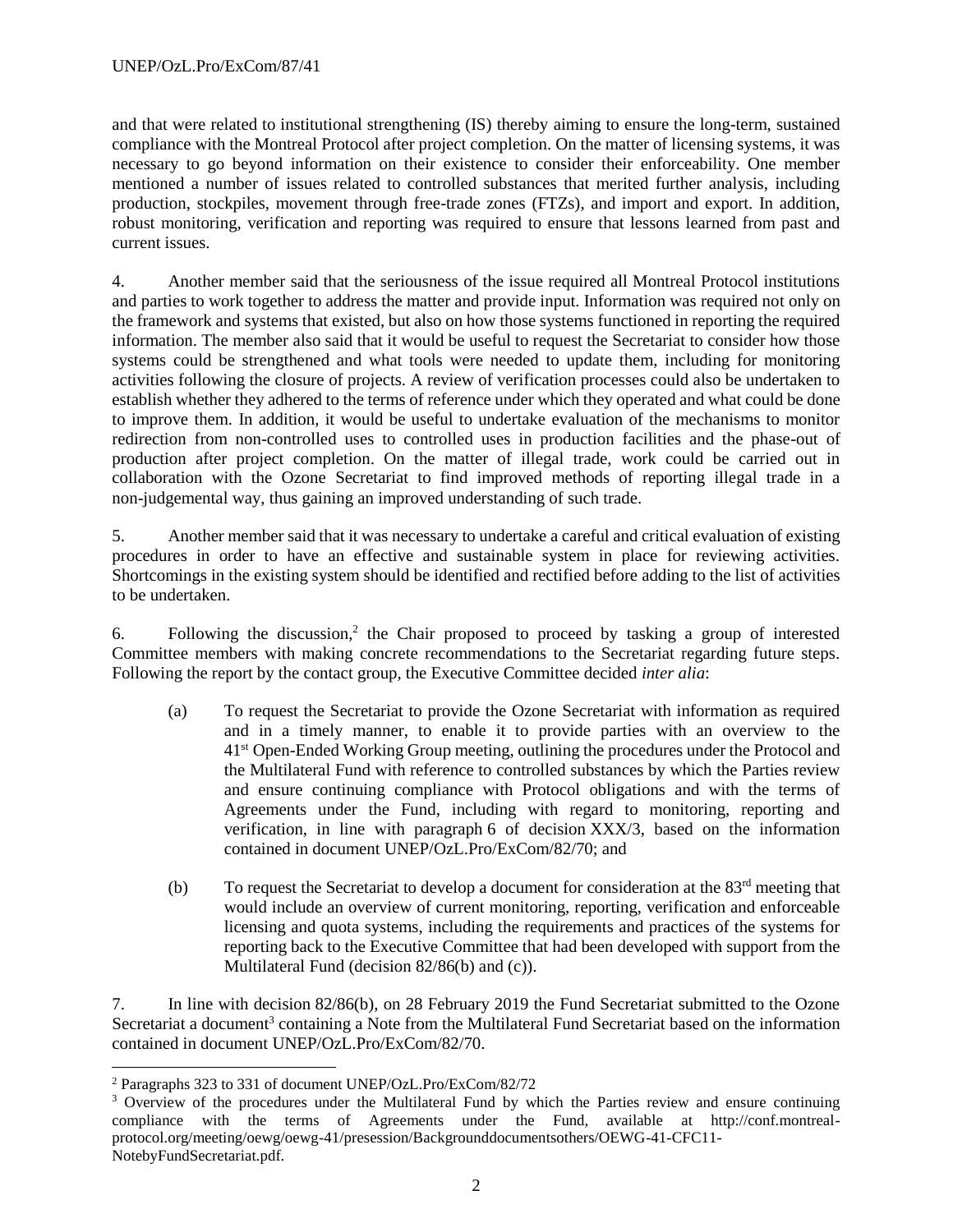8. The Note from the Secretariat provides information on procedures under the Fund with reference to controlled substances by which the Committee reviews and ensures continuing compliance with the terms of Agreements under the Fund, including with regard to monitoring, reporting and verification.<sup>4</sup>

#### Discussions at the 83<sup>rd</sup> meeting

9. During discussions at the 83rd meeting, 5 it was observed *inter alia* that some of the suggestions to improve the current system, such as those related to illegal trade and FTZs, would be better addressed by the Parties or, in the case of atmospheric monitoring, by the Conference of the Parties to the Vienna Convention. It was highlighted that the roles of the different institutions should be respected.

10. Some members expressed support for ensuring the continuity of programme management units (PMUs), while others asked how that would be financed and whether monitoring would be the responsibility of the national ozone units (NOUs). Monitoring of enterprises that had completed conversion was expensive and could not be covered by the funding for the institutional strengthening, and there was also a need to ensure that the NOUs were capable of undertaking the work that had been done by the PMUs. For Article 5 countries, additional effort also meant additional costs.

11. With respect to broadening verifications to include previously phased-out controlled substances, countries should not be required to monitor projects continually after they had been completed. The Secretariat, however, could undertake an analysis of the feasibility and the additional cost of doing so and present that analysis to the Committee. It would also be problematic to ask countries to pay a penalty for any deviation from the Agreement once the project had been completed because, by that time, no project funding would remain.

12. The representative of Kuwait asked why new and innovative mechanisms that had not yet been used under the Fund had been included in the document prepared by the Secretariat. He said that everyone was aware of the issue of the unexpected release of CFC-11, but there was no evidence that those emissions had come only from Article 5 countries. Half of the emissions remained unexplained and he wanted clarity on where the other emissions had come from before the Executive Committee took action that affected and stigmatized only Article 5 countries. Article 5 countries should not be required to support that burden by themselves and if they were being invited to address the problem, then non-Article 5 countries should be as well. If there were to be a mechanism to address illegal trade, then all should be involved and, consequently, the issue should be addressed by the Parties and not the Committee.

13. Several members supported the views expressed by the representative of Kuwait and observed that it was important not to take precipitate action. With respect to completed projects, it was pointed out that, once the projects had been completed, monitoring was a question of national sovereignty. In order to address the challenge of the unexpected release of ozone-depleting substances (ODS), the reasons for that release needed to be better understood. While the issues raised affected both Article 5 and non-Article 5 countries, it was better to focus on those activities that were the responsibility of the Committee.

14. The Chief Officer said that the document was the result of a review of several thousand documents, during the course of which a number of issues had arisen and were within the purview of the Executive Committee. He highlighted that Article 5 countries were doing their utmost in achieving compliance with the terms of their Agreements with the Committee, and that the systems in place to enable them to do so were robust.

l

<sup>&</sup>lt;sup>4</sup> For the purposes of the present document, "verification" is intended as independent verification of compliance with the targets specified in MYAs.

<sup>5</sup> Paragraphs 216 to 224 of document UNEP/OzL.Pro/ExCom/83/48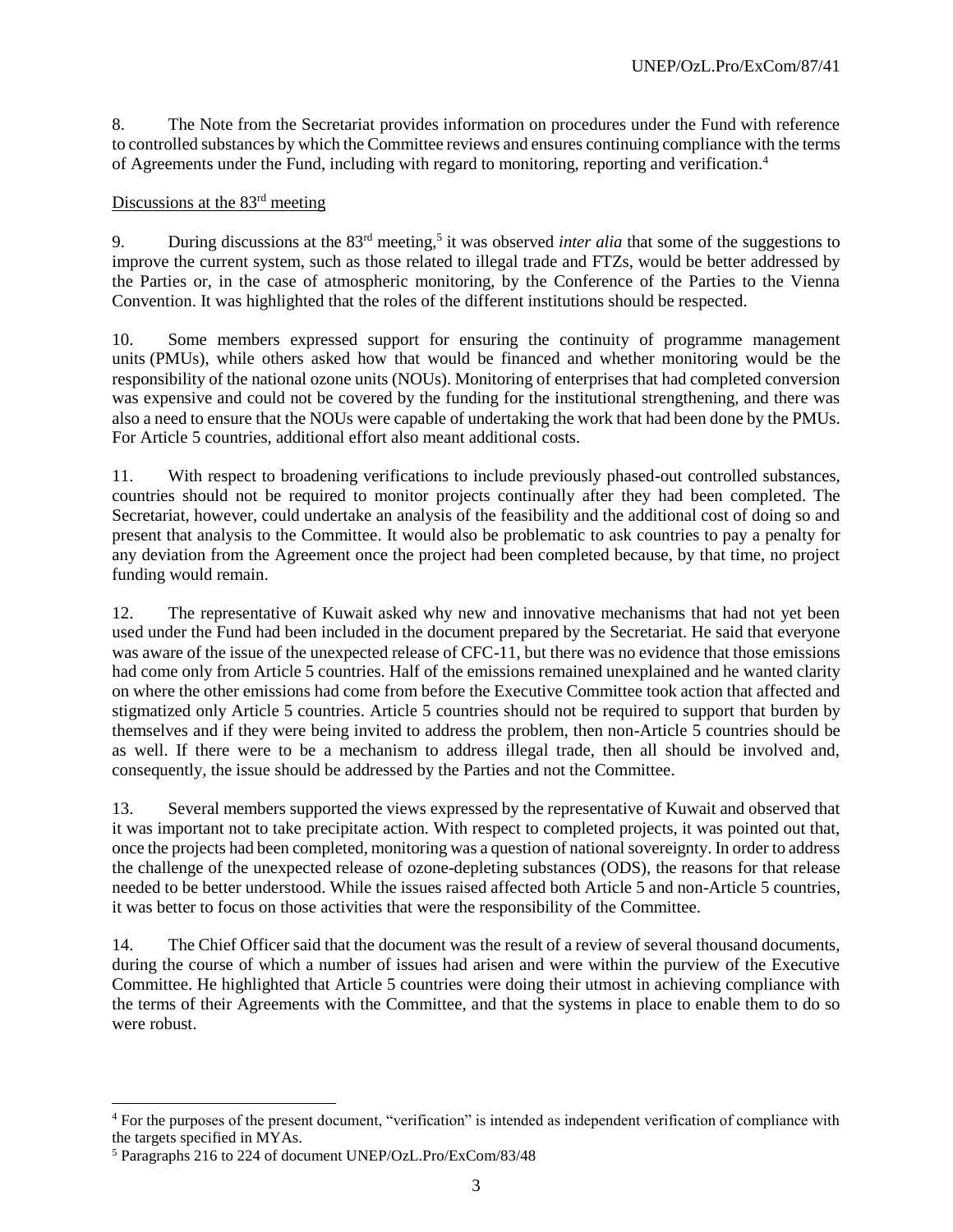15. Subsequent to a discussion that continued in a contact group, the Executive Committee: (a) noted document UNEP/OzL.Pro/ExCom/83/38; (b) requested the Secretariat to forward the document to the Ozone Secretariat so that it could be annexed to the document on the Overview of the procedures under the Multilateral Fund by which the Parties review and ensure continuing compliance with the terms of agreements under the Fund (note from the Multilateral Fund Secretariat), and made available to the Parties at the 41st Meeting of the OEWG in line with decision 82/86(b); and (c) deferred further consideration of the document to the 84<sup>th</sup> meeting, taking into account any decisions by the Thirty-First Meeting of the Parties<sup>6</sup> on the issues raised therein (decision  $83/60$ ).

## Discussions at the 41<sup>st</sup> Meeting of the OEWG of the Parties

16. In line with decision 82/86(b), on 28 February 2019 the Fund Secretariat submitted to the Ozone Secretariat a document containing a Note from the Fund Secretariat based on the information contained in document UNEP/OzL.Pro/ExCom/82/70;<sup>7</sup> and in line with decision 83/60(b), the Fund Secretariat submitted to the Ozone Secretariat document UNEP/OzL.Pro/ExCom/83/38,<sup>8</sup> Overview of current monitoring, reporting, verification and enforceable licensing and quota systems developed with support from the Multilateral Fund, which was considered under agenda item 3 of the 41<sup>st</sup> Meeting of the OEWG, "Unexpected emissions of trichlorofluoromethane (CFC-11) (decision XXX/3)."

17. At the 41st Meeting of the OEWG, the Co-Chair introduced the item, and *inter alia* recalled that the overview requested from the Ozone Secretariat in consultation with the Fund Secretariat was contained in document UNEP/OzL.Pro.WG.1/41/3, an updated version of which would be prepared for the Thirty-First Meeting of the Parties. Furthermore, the Co-Chair noted that document UNEP/OzL.Pro/ExCom/83/38, which the Executive Committee had requested the Fund Secretariat to forward to the Ozone Secretariat, had been posted as a background document to the meeting. Subsequent to a discussion,<sup>9</sup> the OEWG agreed to establish a contact group to consider further technical and scientific issues related to the unexpected emissions of CFC-11 with a view to identifying the information that needed to be enhanced, and institutional matters and processes under the Vienna Convention and the Montreal Protocol, including monitoring, reporting and verification, compliance, licensing and illegal trade.

18. Subsequently, the co-chairs of the contact group presented an oral report and agreed to defer further discussion of the matter to the Thirty-First Meeting of the Parties.

l

<sup>6</sup> Rome, Italy, 4-8 November 2019.

 $\frac{7}{1}$  Overview of the procedures under the Multilateral Fund by which the Parties review and ensure continuing compliance with the terms of Agreements under the Fund. It provided information on the procedures and outlined policies and procedures with emphasis on: the regulatory framework established by Article 5 countries under the Fund; the relevance of institutional strengthening projects; the mandatory reporting on consumption and production of controlled substances, and the consistency of the data reported under country programme reports and under Article 7 of the Protocol; the monitoring and evaluation activities; the conditions in multi-year agreements that need to be met before releasing funding tranches; the monitoring of the agreed activities undertaken under the Agreements; the roles and responsibilities of the national institutions; the roles and responsibilities of the bilateral and implementing agencies; and the implications of non-compliance with the Agreements; and the role of UNEP Compliance Assistance Programme in providing compliance assistance to Article 5 countries, and the tools, products and services that it has developed for customs and enforcement officers (available at http://conf.montreal-protocol.org/meeting/oewg/oewg-41/presession/Backgrounddocumentsothers/OEWG-41-CFC11-NotebyFundSecretariat.pdf).

<sup>8</sup> Key elements of the information provided by the Fund Secretariat were included in Section III of document UNEP/OzL.Pro.WG.1/41/3. The full document was made available on the Ozone Secretariat's conference portal as a background document.

 $9$  A summary of those discussions are contained in paragraphs 29 to 44 of document UNEP/OzL.Pro.WG.1/41/5.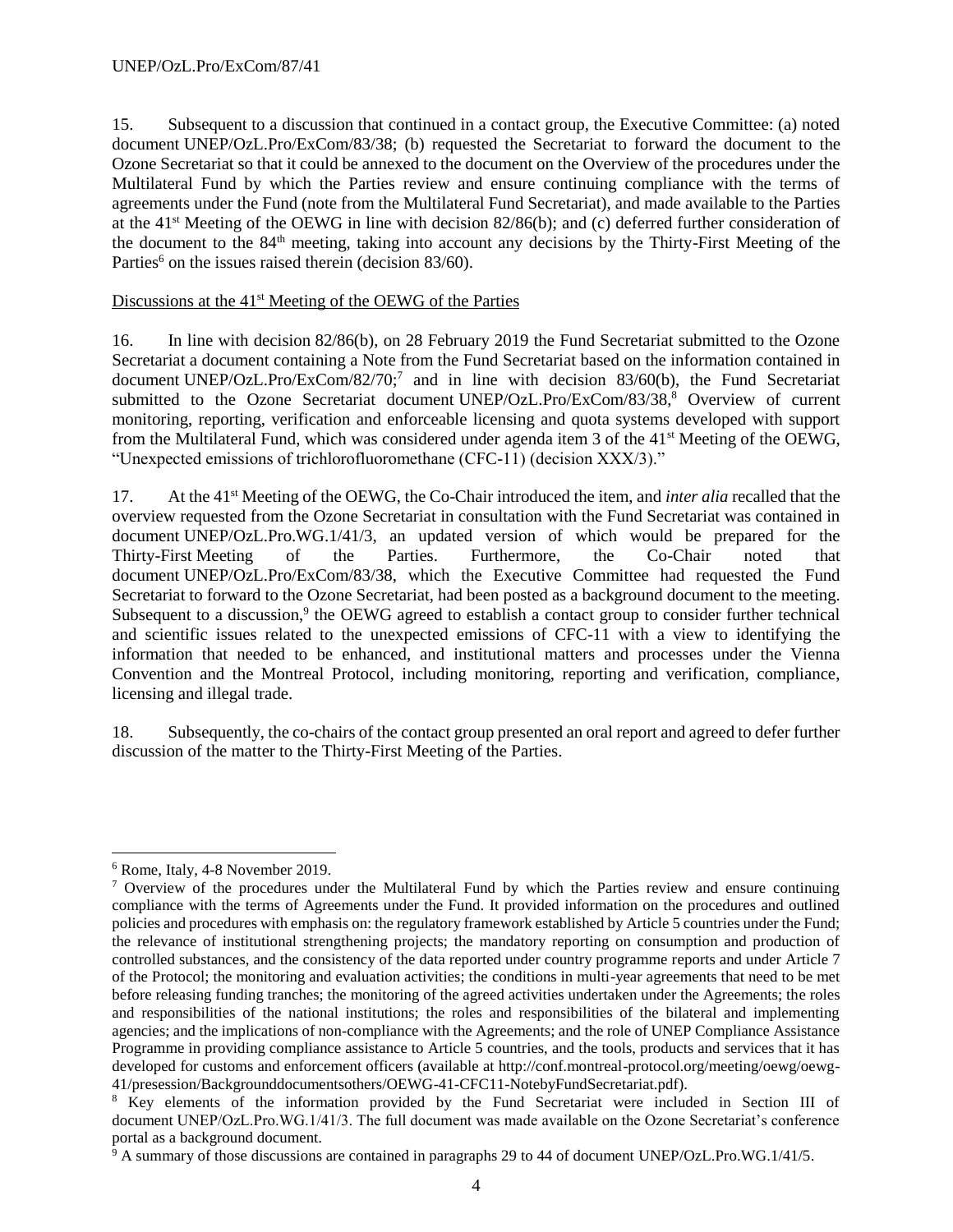Discussions at the Thirty-First Meeting of the Parties

19. At their Thirty-First Meeting, the Parties continued discussing document UNEP/OzL.Pro/ExCom/83/38, which was available as a background document under agenda item 6 of the preparatory segment on "Unexpected emissions of trichlorofluoromethane (CFC-11)." Subsequent to a discussion, the Parties adopted decision XXXI/3, on Unexpected emissions of CFC-11 and institutional processes to be enhanced to strengthen the effective implementation and enforcement of the Montreal Protocol,<sup>10</sup> wherein the Parties "took note of document UNEP/OzL.Pro/ExCom/83/38 on current monitoring, reporting, verification and enforceable licensing and quota systems, referred by the Executive Committee of the Multilateral Fund to the Parties for their consideration." However, the Parties did not provide guidance on which, if any, of the observations by the Secretariat would be appropriately addressed by the Executive Committee.

### Discussions at the  $84<sup>th</sup>$  meeting

20. At its  $84<sup>th</sup>$  meeting, the Executive Committee considered, under agenda item 11, "Overview of current monitoring, reporting, verification and enforceable licensing and quota systems developed with support from the Multilateral Fund (decision 83/60(c))," document UNEP/OzL.Pro/ExCom/84/64. During the discussions, members recalled that at the 83rd meeting, it had been observed that some of the recommendations in the relevant document would best be addressed by the Meeting of the Parties, but others, notably those relating to the Fund, could be considered by the Executive Committee. It was suggested that, given the absence of guidance from the Thirty-first Meeting of the Parties, the Committee should decide which recommendations fell within its remit and consider how to act on them. Members agreed to discuss the issues further in an informal group if time allowed.

21. Owing to a lack of time, the Executive Committee subsequently decided to defer consideration of document UNEP/OzL.Pro/ExCom/84/64 to its  $85<sup>th</sup>$  meeting (decision 84/85).

# Impact of the COVID-19 pandemic

22. The Executive Committee decided to continue discussions on the matter at its  $85<sup>th</sup>$  meeting, based on document UNEP/OzL.Pro/ExCom/84/64, Overview of current monitoring, reporting, verification, enforceable licensing and quota systems developed with support from the Multilateral Fund, submitted to the 84th meeting. However, in light of the COVID-19 pandemic, the Executive Committee agreed to postpone its 85th meeting, originally scheduled from 25 to 29 May 2020, and to hold it back-to-back with the 86th meeting in November 2020. In order to ensure continuity of compliance-related activities in Article 5 countries, and to reduce its workload when convened, the Executive Committee decided to implement an intersessional approval process for projects and activities that were to be submitted to the  $85<sup>th</sup>$  meeting;<sup>11</sup> agenda items that were not considered intersessionally would be included in the agenda of the 86th meeting. Given the evolution of the pandemic, the Executive Committee further deferred both meetings to March 2021, leading to a 15-month period between the 84<sup>th</sup> and 86<sup>th</sup> meetings.

 $\overline{a}$ <sup>10</sup> UNEP/OzL.Pro.31/9/Add.1

<sup>&</sup>lt;sup>11</sup> The intersessional approval process commenced on 4 May 2020 and concluded on 8 June 2020; through this process the Committee considered 42 meeting documents, namely, the Reports on projects with specific reporting requirements, the Overview of issues identified during project review; project proposals submitted under bilateral cooperation and under the 2020 work programmes of UNDP, UNEP and UNIDO; and project proposals in 35 Article 5 countries and the 12 Pacific Island Countries (the report on the process is contained in document UNEP/OzL.Pro/ExCom/85/IAP/3).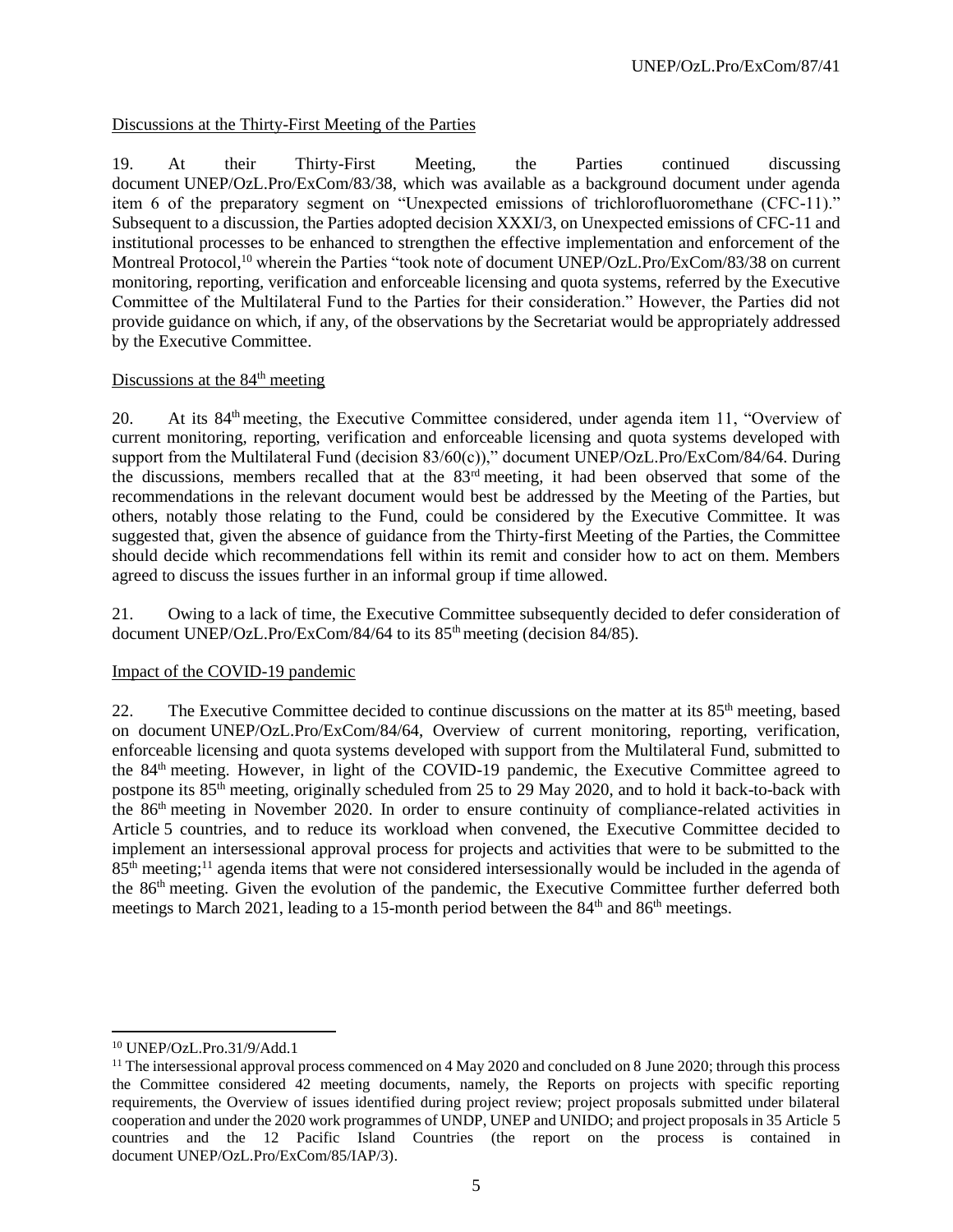## Discussions at the Thirty-Second Meeting of the Parties

23. The Parties considered an update on the summary report on increased CFC-11 emissions prepared by the Scientific Assessment Panel,<sup>12</sup> and on the Technology and Economic Assessment Panel's report on unexpected emissions of CFC-11, which were being prepared in response to decision XXX/3. The Parties did not take any related decisions.

## **Submission to the 87 th meeting**

24. In line with decision 84/85, the Secretariat has prepared the present document and submitted it to the  $87<sup>th</sup>$  meeting.

- 25. The document consists of the following sections:
	- (a) New information: this section identifies additional issues related to the use of controlled substances contained in imported pre-blended polyols, proposes a consistent approach for the verification of such use, and the inclusion of provisions related to that use in future draft Agreements between Article 5 countries that receive funding under the Multilateral Fund to phase out such use and the Executive Committee.
	- (b) Extract from document 83/38, consisting of the following parts:
		- (i) Monitoring and reporting: an overview on the relevance of IS in supporting countries' compliance with the Montreal Protocol obligations and with the terms of Agreements under the Multilateral Fund; the monitoring and reporting systems in place, focusing on consumption and production data of controlled substances reported under country programme (CP) data reports as well as under Article 7 of the Montreal Protocol; monitoring and evaluation that is undertaken by the Senior Monitoring and Evaluation Officer (SMEO); and support provided by UNEP Compliance Assistance Programme (CAP) to Article 5 countries in strengthening their national capacities and infrastructure established with the assistance from the Multilateral Fund;
		- (ii) Verification under MYAs: an overview of the independent verification of a country's compliance with the reduction targets under the Agreements for the phase-out of controlled substances between the Governments concerned and the Executive Committee; a review of the implementation of the licensing, quota, import/export control and monitoring system carried out as part of the consumption verification; and the verification requirements for the production sector; and
		- (iii) Regulatory framework for controlled substances: an overview of the support provided under the Multilateral Fund for policy and regulatory frameworks to facilitate the compliance of Article 5 countries with the Montreal Protocol, with emphasis on their national licensing and quota systems accompanied by other control regulations.

26. Based on the overview of the above-mentioned systems and frameworks, the document suggests ways to further strengthen the current monitoring, reporting, verification and the regulatory framework that has been established under the Fund, for consideration by the Executive Committee. The document presents a recommendation.

 $\overline{a}$ 

<sup>&</sup>lt;sup>12</sup> Section B of the annex of document UNEP/OzL.Conv.12(I)/6–UNEP/OzL.Pro.32/8.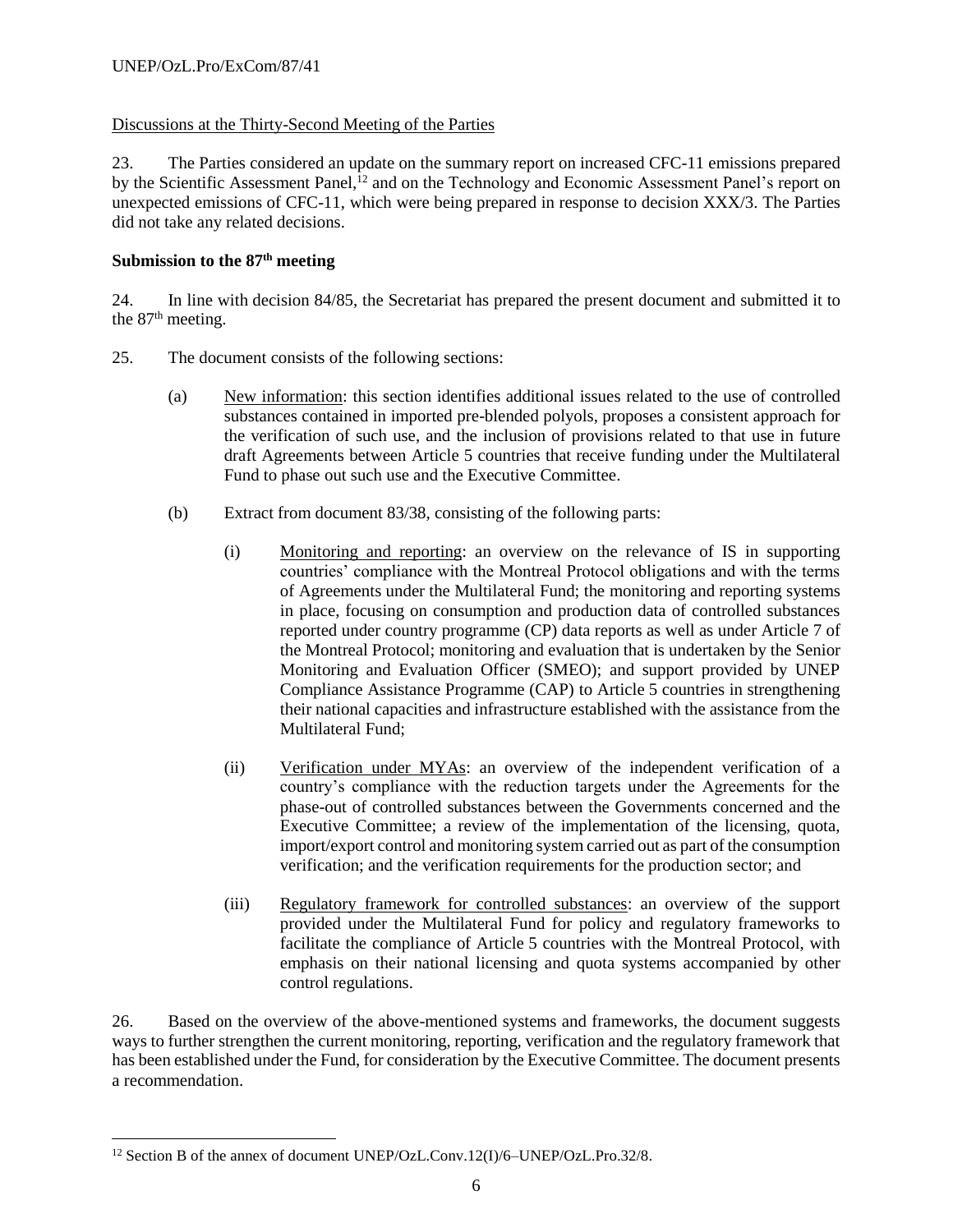27. The document also includes the following two annexes:

- Annex I: A summary of relevant documents prepared by the SMEO
- Annex II: Summary of Customs and Enforcement UNEP OzonAction Tools, Products and Services

#### **New information related to controlled substances contained in pre-blended polyols**

28. During the course of its review of projects submitted to the  $87<sup>th</sup>$  meeting, the Secretariat noticed that some verification reports submitted as part of a tranche request for an ongoing HCFC phase-out management plan (HPMP) included verification of the quantities of HCFC-141b contained in imported pre-blended polyols, while others did not. The Secretariat therefore undertook a review of verification reports submitted by 22 Article 5 countries that reported use of HCFC-141b contained in pre-blended polyols under their CP data implementation reports, and found that 11 of those countries had submitted verification reports that included verification of the quantity of HCFC-141b contained in imported pre-blended polyols, and 11 did not include such information.

29. The Executive Committee may wish to clarify that those Article 5 countries that received funding to address controlled substances contained in imported pre-blended polyols from the Multilateral Fund should include verification of that use in future verification reports submitted as part of funding requests submitted to the Executive Committee.

30. In addition, the Secretariat noted that Appendix 2-A of Agreements for HPMPs for Article 5 countries that had received funding to phase out HCFC-141b contained in imported pre-blended polyols does not include a target for such use, nor would the penalty specified in Appendix 7-A be applicable to reported use of HCFC-141b contained in imported pre-blended polyols after that use had been phased out. The Executive Committee may wish to note that Article 5 countries will continue reporting on HCFC-141b contained in imported pre-blended polyols under their CP data implementation reports, and that the Secretariat would bring to the attention of the Executive Committee any reported use of HCFC-141b contained in imported pre-blended polyols after the phase-out of the use with the assistance from the Multilateral Fund. In addition, the Executive Committee may wish to note that the Secretariat will include a target in Appendix 2-A and a provision related to the use of controlled substances contained in imported pre-blended polyols in Appendix 7-A of future draft Agreements between the Executive Committee and Article 5 countries that receive funding from the Multilateral Fund to phase out that use.

#### **Monitoring and reporting**

l

31. IS has over the years become synonymous with support for NOUs, which are on the front line of implementation of Montreal Protocol-related activities, and has become one of the pillars of the Multilateral Fund.<sup>13</sup> IS has been relevant in supporting countries' compliance with the Montreal Protocol obligations and with the terms of MYAs under the Multilateral Fund by:

(a) Assisting authorities in the ratification of the amendments to the Montreal Protocol. As of 4 December 2014 all of the long-standing amendments to the Montreal Protocol have been universally ratified, and as of 5 April 2019, 70 Article 5 countries have ratified the Kigali Amendment;

 $13$  The final report on the evaluation of IS projects submitted to the 56<sup>th</sup> meeting concluded that most Article 5 countries had achieved the ODS phase-out as scheduled, and that this could not have been achieved without IS funding (UNEP/OzL.Pro/ExCom/56/8).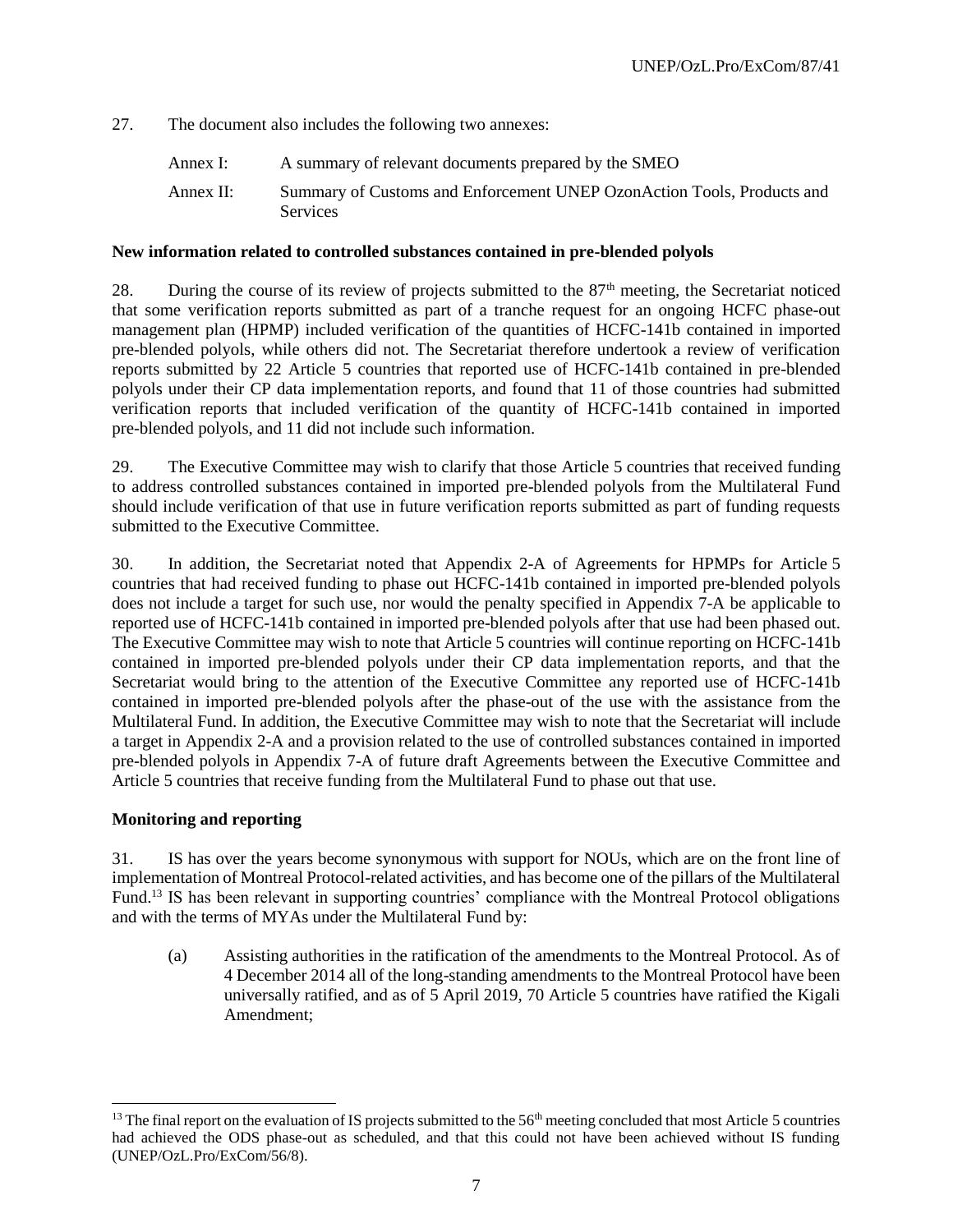- (b) Assisting authorities to put in place and enforce legislation and regulations for the control and monitoring of controlled substances;
- (c) Managing the collection, analysis and submission of consumption and production data reports under Article 7 of the Montreal Protocol to the Ozone Secretariat, and under progress reports on the implementation of CP to the Fund Secretariat;
- (d) Coordinating stakeholders, namely Government institutions, including customs authorities and ODS importers/exporters and traders; industry and industry/trade associations; training centres; and non-governmental organizations (NGOs); and linking Government authorities with the Executive Committee, the Fund Secretariat, and bilateral and implementing agencies;
- (e) Planning, organizing, directing and coordinating all activities required for the implementation of phase-out plans;
- (f) Integrating ozone protection issues into national plans; and
- (g) Implementing awareness raising for stakeholders including the public.

#### Monitoring and reporting of controlled substances

 $\overline{a}$ 

32. In line with reporting requirements of the Montreal Protocol, all Article 5 countries are reporting imports, exports and production of controlled substances under Article 7 of the Montreal Protocol to the Ozone Secretariat, and all Parties that have received funding from the Multilateral Fund, are submitting progress reports on the implementation of CP to the Fund Secretariat.<sup>14</sup>

33. CP reports represent the sole source of information on the sector distribution of the use of the controlled substances in Article 5 countries. Based on the CP data reports, the Secretariat prepares a document on CP data and prospects for compliance, which is submitted at each meeting of the Executive Committee, and of the Implementation Committee under the Non-compliance Procedure of the Montreal Protocol as an information document.

34. The document summarizes data and information from the CP reports received, presenting *inter alia*  an analysis of the status of compliance of these countries with the control measures under the Montreal Protocol (currently, the final phase-out of MB and TCA and the 10 per cent reduction of HCFCs by 2015, and the 35 per cent reductions of HCFCs by 1 January 2020). However, the document does not address consumption and production of controlled substances that have already been phased out (e.g., CFCs, carbon tetrachloride (CTC) and halons).

35. The document also compares the consumption and production data under CP reports with the data reported under Article 7 of the Protocol, and identifies potential data inconsistencies between the two data sets.<sup>15</sup> On several occasions, data inconsistencies have been drawn to the attention of both the Executive Committee and the Parties to the Montreal Protocol. While sectoral uses reported under the CP in any given year (i.e., CP data) may differ from the imports in that year (i.e., Article 7 data), such differences should be explained (e.g., because an import that entered the country in one year was used in the subsequent year,

<sup>&</sup>lt;sup>14</sup> At its 5<sup>th</sup> meeting, the Executive Committee noted that Governments should monitor the progress being made in reducing consumption of controlled substances in line with their plans set out in the CP, and should periodically review the effectiveness of the measures being taken, and requested Article 5 Parties to present annually information on progress being made in the implementation of their CPs. (UNEP/OzL.Pro/ExCom/5/16, paragraphs 22 and 23).

<sup>&</sup>lt;sup>15</sup> For example, the document submitted to the  $82<sup>nd</sup>$  meeting discusses data discrepancies found in: Brunei Darussalam; Burundi; China; Jordan; Morocco; South Africa; Syrian Arab Republic; Trinidad and Tobago; Venezuela (Bolivarian Republic of) (UNEP/OzL.Pro/ExCom/82/9).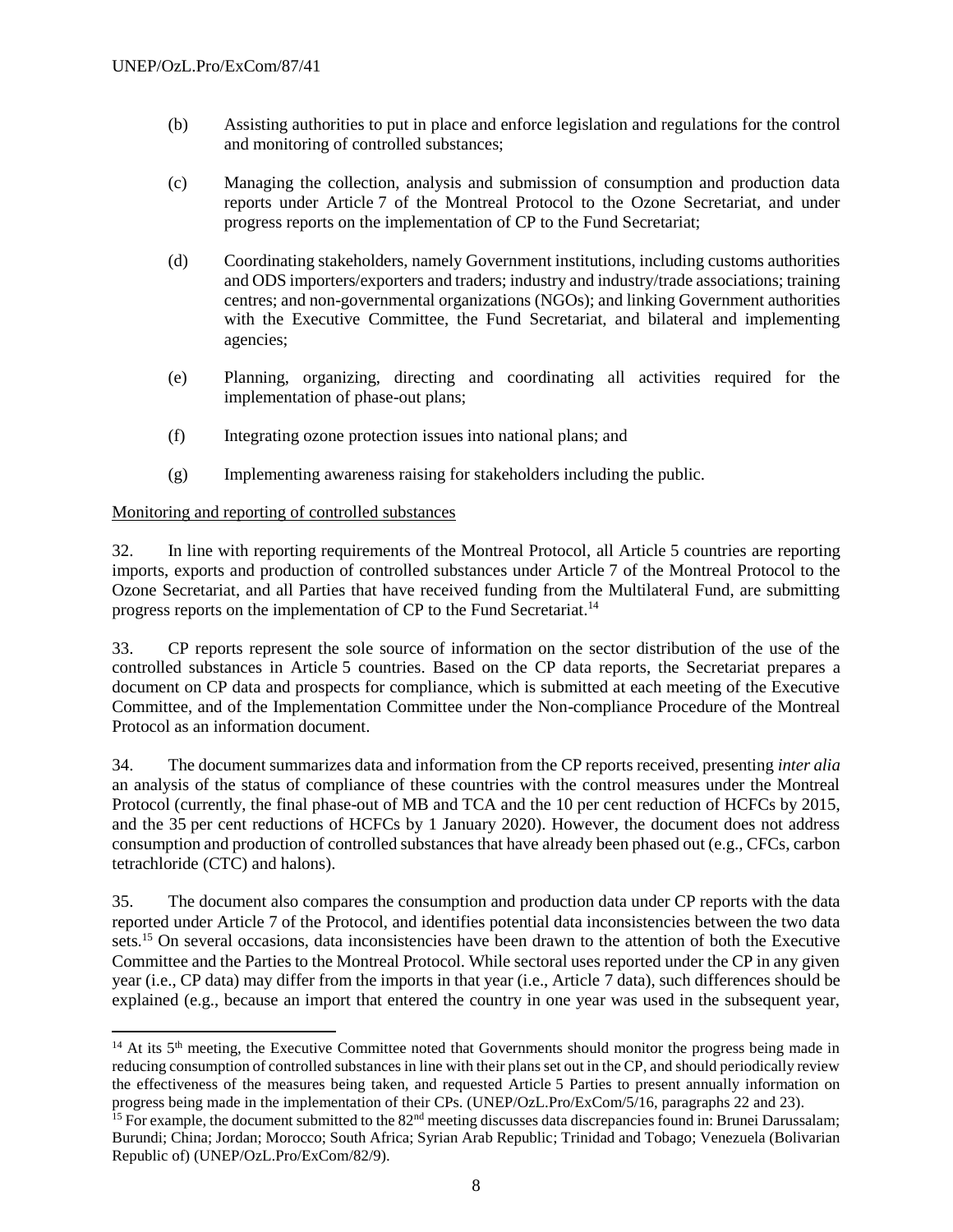because of stockpiling, or other reasons). Moreover, except for the reporting of controlled substances contained in pre-blended polyols, imports reported under the CP should not differ from those reported under Article 7. In cases of unexplained data inconsistency, the Executive Committee requests relevant bilateral and implementing agencies to assist the Governments concerned in clarifying the cause of the inconsistency. The two independent data sets and the comparison of data reported under each provides a useful quality assurance mechanism.

36. Article 5 countries also include consumption and production data (where applicable) in their project proposals, and the data reported therein are compared with CP data and Article 7 data to determine eligible consumption and production (where applicable) for funding.<sup>16</sup> Moreover, progress reports submitted with each funding tranche request include information on the consumption of controlled substances. Those detailed progress reports have been useful to *inter alia* assess the potential risk of a Party to be in non-compliance with the Protocol; determine the accuracy of the consumption previously reported (e.g., a number of countries had changed their starting points and levels of consumption in base years and subsequent years); identify consumption that had not been reported (e.g., HCFC-22/HCFC-142b blends); and use that had not been reported (i.e., HCFC-141b in pre-blended polyols).

37. Reports on the production of controlled substances submitted to the Ozone Secretariat, break down production for controlled uses<sup>17</sup> and for non-controlled uses.<sup>18</sup> In contrast, production for non-controlled uses is not included in CP reports, except for quarantine and pre-shipment (QPS) uses of methyl bromide. Countries that have production for non-controlled uses must control and track the country's production to ensure that there is no diversion to controlled uses. Such controls are critical to ensuring the sustained compliance of the phase-out beyond the completion of the project phasing out the production for controlled uses.

## Monitoring and reporting of phase-out activities supported by the Multilateral Fund<sup>19</sup>

38. As specified in the Agreements for the phase-out of controlled substances between the Governments concerned and the Executive Committee, countries conduct regular monitoring of the progress of the activities in their national phase-out plans. The institutions proposed for monitoring and their roles and responsibilities vary by country and are described in the Agreements. The reporting of such monitoring is through the submission of tranche progress reports, which are reviewed by the Secretariat prior to submission to the Executive Committee. This reporting ends upon completion of the project.

39. The Agreements also define the roles and responsibilities of the bilateral and implementing agencies that provide assistance to the countries concerned:

(a) As lead agency: ensuring performance and financial verification in accordance with the Agreements and with its specific internal procedures and requirements; preparing progress reports for previous funding tranches and plans of action for the following funding tranche; independent verification that the phase-out targets have been met and the associated tranche activities have been completed; fulfilling the reporting requirements for the progress reports and the overall plans; ensuring that independent technical experts carry out technical reviews; carrying out supervision missions; ensuring that the mechanism in place allows for effective, transparent implementation of the phase-out plan and accurate data reporting; and policy, management and technical support;

l

<sup>&</sup>lt;sup>16</sup> Decision 34/18(a) and decision 41/16.

<sup>&</sup>lt;sup>17</sup> Controlled uses are those uses that are subject to a phase-out schedule under the Montreal Protocol.

<sup>&</sup>lt;sup>18</sup> For example, for feedstock or for OPS.

<sup>&</sup>lt;sup>19</sup> In addition to the monitoring and reporting discussed in this section, bilateral and implementing agencies submit annual financial and progress reports that enable monitoring the status of implementation of projects, delays in implementation, and ensure financial accountability including by ensuring financial completion and return of balances.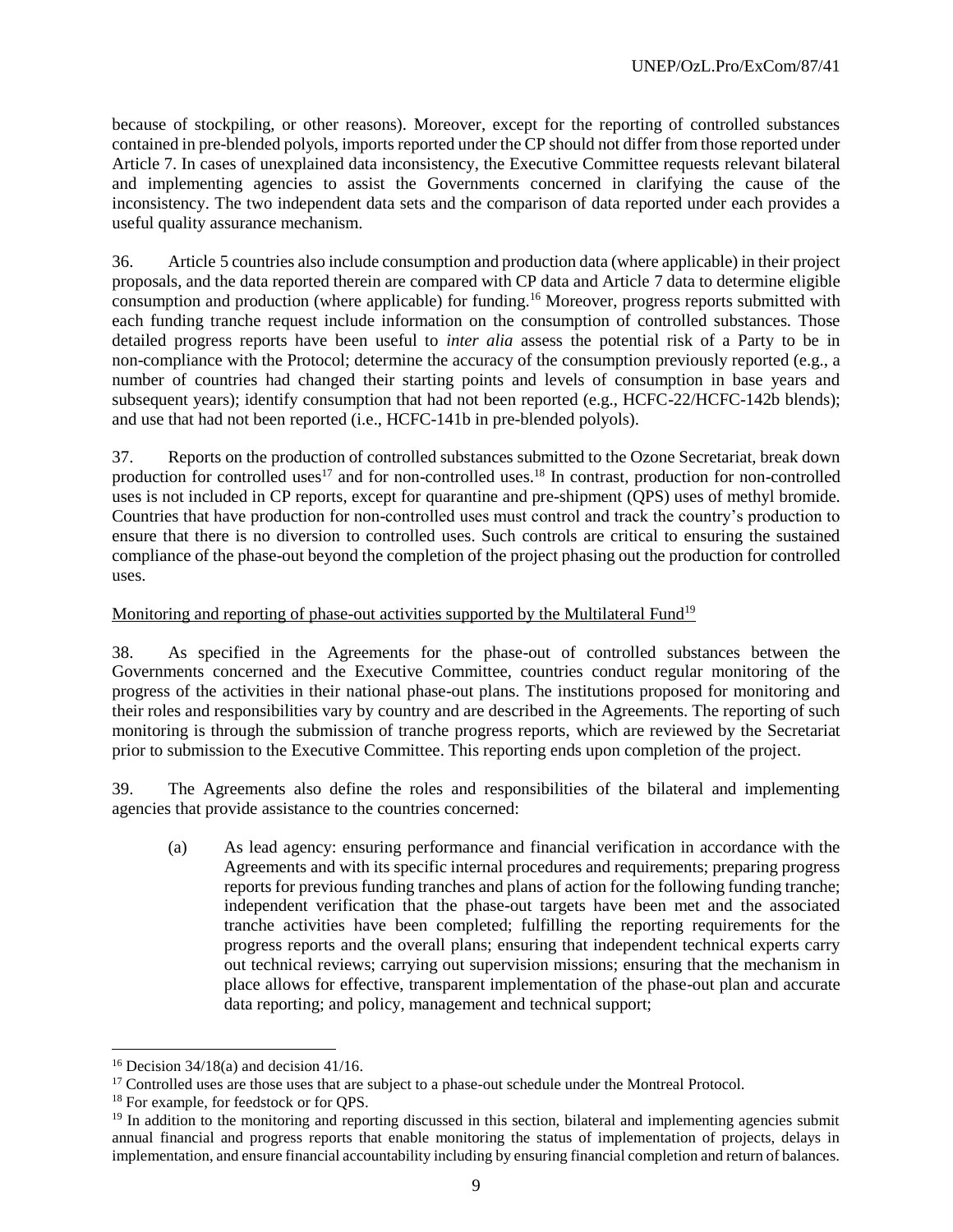(b) As cooperating agency: policy development when required; implementing and assessing the activities funded by the cooperating agency while referring to the lead agency to ensure a co-ordinated sequence in the activities; and reaching consensus with the lead implementing agency on any planning, co-ordination and reporting arrangements to facilitate the implementation of the plan.

#### Monitoring and evaluation under the Multilateral Fund

40. The monitoring and evaluation of Multilateral Fund-financed projects is undertaken by the SMEO, and involves periodic reporting to measure progress or lack thereof of on-going and completed projects. It provides information on the strengths and limitations of various types of projects and phase-out plans, the major causes of failure to reach targets, lessons learned during implementation, and recommendations for actions to improve the performance of the Fund. The SMEO also monitors the submission of project completion reports (PCRs), which are submitted by agencies within six months of completion of a project. PCRs for stand-alone investment projects included detailed information on eligible incremental capital costs, incremental operating costs, any possible savings incurred during the conversion and relevant factors that facilitated implementation.<sup>20</sup> PCRs for MYAs have been streamlined to focus on the lessons learned during implementation of the project and can encompass multiple sectors and activities.

41. The monitoring and evaluation work programme of the SMEO is submitted annually for approval by the Executive Committee. Based on the approved work programmes, the SMEO has undertaken a number of desk studies, case studies, and field evaluations on a wide range of issues including those relevant to the request by the OEWG. For reference, Annex I to the present document presents a summary of relevant documents prepared by the SMEO.

#### UNEP CAP

l

42. The CAP was approved by the Executive Committee for the first time in 2002 to, *inter alia*, provide services to Article 5 countries through a regional presence to ensure and sustain the countries' compliance with the Montreal Protocol measures. Since its approval, CAP's core services include:

- (a) Providing country-specific assistance to address individual compliance-related needs articulated by NOUs;
- (b) Strengthening national capacity of countries for effective customs and trade controls, most specifically through the informal and voluntary prior informed consent (iPIC) mechanism designed to exchange information on intended trade between importing and exporting partners in ODS, and ODS-containing mixtures, products and equipment; $^{21}$  and
- (c) Developing materials and tools that are freely distributed to support countries in their monitoring, reporting, and licensing and quota systems. Annex II to the present document presents a summary of CAP tools, products and services to support customs and enforcement officers in implementing their ODS licensing systems, facilitate legal trade, and detect and prevent illegal trade.

<sup>20</sup> Annex XI.5: Format for project completion report (investment projects). *Policies, procedures, guidelines, criteria (As at November 2017).*

 $21$  To further support this initiative, UNEP has also launched the iPIC online system that provides member countries with real-time, 24-hour, 7-days a week personalized access to key licensing system data in each of the participating countries. In 2019, UNEP will continue to promote the use of the iPIC and other tools to prevent illegal trade of ODS and ODS-based equipment, and facilitate legal trade in Article 5 countries.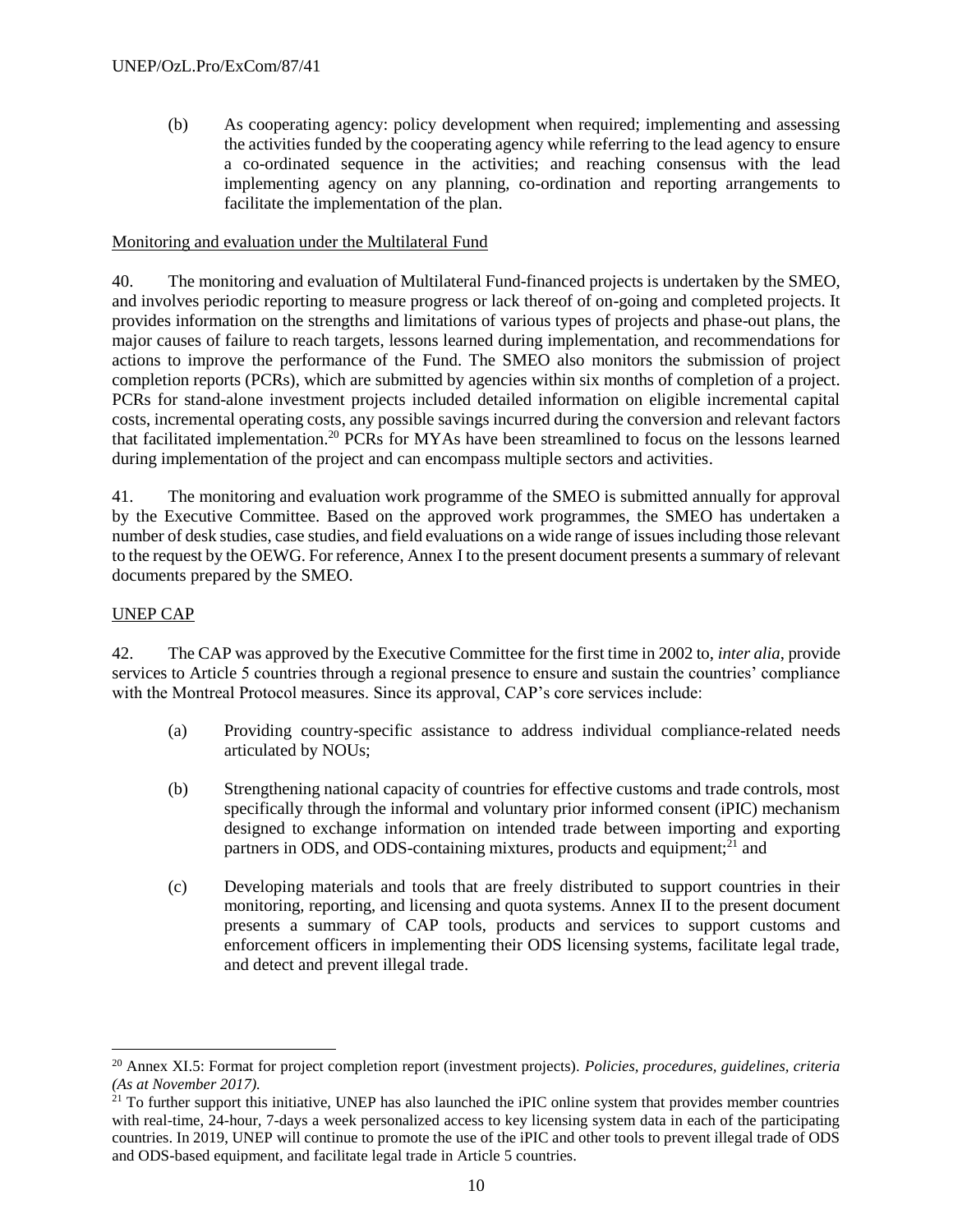43. The CAP also operates nine<sup>22</sup> regional networks of ODS Officers that support capacity-building of Ozone Officers to design and implement phase-out policies, strategies, and programmes that are appropriate to the conditions in their countries. These networks meet twice each year to share lessons learned and exchange experiences, information and approaches among the network members, non-Article 5 country partners, the Fund Secretariat, the Ozone Secretariat, bilateral and implementing agencies, and technical experts, other organizations and individuals experienced with the ODS phase-out.

#### **Verification under MYAs**

 $\overline{\phantom{a}}$ 

44. Since 1999, MYAs have become the predominant funding modality of the Multilateral Fund to assist Article 5 countries in achieving the phase-out targets under the Montreal Protocol. Currently, MYAs relate to HPMPs and HCFC production phase-out management plans (HPPMPs), which specify the commitment of the Governments concerned to achieve sustained aggregate reductions of consumption and production (where applicable); the funding approved in principle; the conditions that need to be met before releasing funding tranches, including independent verification of a country's compliance with the reduction targets under the Agreement, unless otherwise specified by the Executive Committee; $^{23}$  the monitoring of the activities included in the Agreements, and the roles and responsibilities of the national institutions and the bilateral and implementing agencies; and the implications of non-compliance with the Agreements.

45. To facilitate the preparation of verification reports of the phase-out plans, which is under the responsibilities of the lead implementing agency, the Executive Committee approved guidelines and standard formats for verification of both consumption and production of controlled substances. Following the guidelines, the verification reviews national legislation, policies and procedures on imports/exports of the controlled substances covered by the Agreement.

46. Annual consumption and production (where applicable) levels of controlled substances are verified against the targets specified in the Agreement, for all years for which a target is set in the Agreement, except those years which have been previously verified, unless otherwise specified by the Executive Committee.

47. A review of the implementation of the licensing, quota, import/export control and monitoring system is carried out as part of the verification in the consumption sector. It includes a description of how the annual quota is set, who can apply for a license, who is responsible for granting or refusing applications and under what criteria, and how the decision is communicated to the applicant and other relevant stakeholders. Data collected for actual imports is compared with the reported data in both the CP data report and Article 7 data report, as well as with the consumption targets specified in the Agreement.

48. The information on administrative procedures contained in verification reports includes whether national customs codes can identify imports of different controlled substances and controlled substances contained in imported pre-blended polyols where applicable. The legal basis for the licensing process is provided (e.g., supported by national regulation, internal agreement), including conditions for refusal, non-extension of annual quotas, and the responsible authority for issuing import and export licenses. Sanctions or penalties to be imposed on violation of legal regulations are described. In countries where one or more authorities are involved, a description of the specific roles of each, and a flowchart is provided.

49. Verifications in the production sector are carried out according to the standard format for verification of ODS production phase-out approved by the Executive Committee at its  $32<sup>nd</sup>$  meeting

<sup>22</sup> Southeast Asia, South Asia, Pacific Island Countries (PIC), West Asia, English-speaking Africa, French-speaking Africa, Europe and Central Asia, Central and Latin America, and the Caribbean networks.

<sup>&</sup>lt;sup>23</sup> For LVC countries (i.e., countries with an HCFC consumption baseline in the refrigeration servicing sector of 360 metric tonnes and below), a sample of 20 per cent of these countries will be selected for the purposes of verification for that year. Additional funding is provided to these countries to undertake this exercise.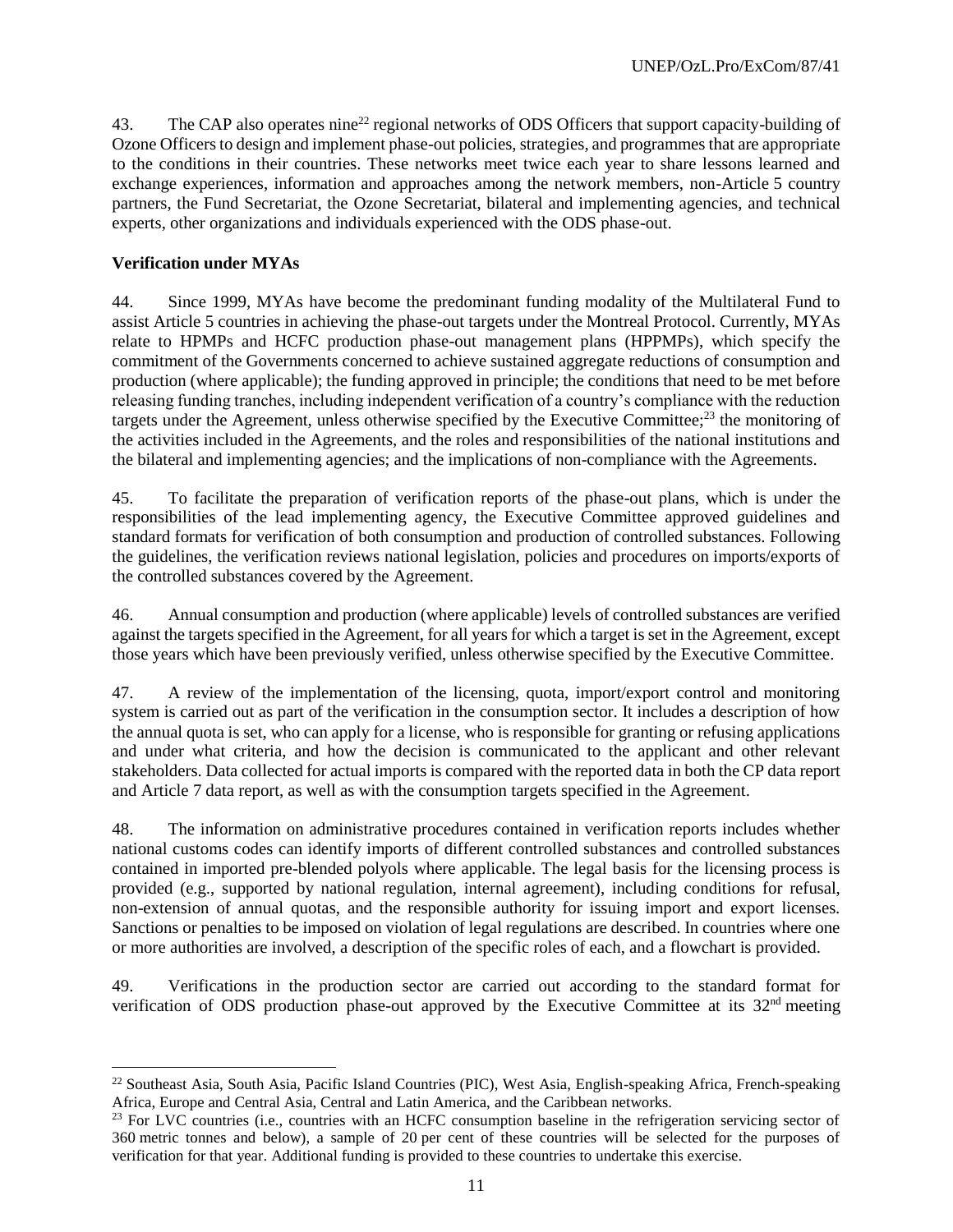l

(decision  $32/70$ ).<sup>24</sup> Verifications should include: an analysis of daily production logs and the financial records; a comparison of actual production to annual quota assigned for each ODS production monitored and at each plant site; review of any quota trading or changes of quotas during the verification year, review and verification of conformity of raw materials consumption with the ODS production monitored; identification of each production campaign and distributed production and raw material consumption data per campaign; confirmation of production quantities and raw material consumption from production logs; verification of sales and procurements of monitored ODS products against financial records; verification of stock at the beginning and the end of year against financial records; a review of the system of record keeping at each production facility for adequacy; confirmation that cumulative inventory change of monitored ODS corresponds to annual production and sales data; integration of hourly in-plant flow rate data (corrected for concentration if necessary), over time (either graphically or analytically) to get an independent value for production; and other data.

50. Verifications vary depending on whether production for exempted uses continues after the phase-out of production of controlled uses. Where closure of production facilities is not required as production for uses that are not controlled may continue, verifications include a parallel technical and financial verification, where the former focuses on the production line to determine production, total sales, internal uses, stock inventory changes, and raw material consumption from daily operation logs and original material movement records. The financial verification covers the producer's financial system and original accounting records to determine production, internal use, overall raw material consumption, domestic sales and exports for ODS use and for feedstock use, sorted by direct sales/exports (by producer) and indirect sales/exports (through dealers). In the process, a cross-check is conducted between the producer export records and customs for each individual plant being verified. Upon completion of the independent technical and financial verifications, the verification outputs from both sides are cross-checked by going through the technical data and financial data to ensure the consistency of verified results.

51. Where closure of the production facilities is required after phase-out of the production for controlled uses, verifications further include documentation, including photographic or video evidence, of the dismantling of key equipment so that production cannot resume after the completion of the project.

52. Independent verification of ODS consumption and production has been a useful tool to assist Article 5 countries to improve their ODS import and export licensing and quota systems and the procedures to operate them in a reliable manner. There are many instances in which the verification has provided recommendations to address deficiencies or introduce improvements in the system. The Secretariat is directly involved in reviewing the findings and recommendations contained in a verification report, and bring relevant issues to the attention of the Executive Committee for decision. In several cases, funding of subsequent tranche requests is subject to conformation of the Government concerned that the recommendations set out in the verification report have been fully implemented.

53. To date, no HPMP or HPPMP Agreement has included compliance targets for controlled substances other than HCFCs. In contrast, some Agreements for previously phased out substances (e.g., CFCs, CTC, halons) specified targets for different groups of controlled substances.<sup>25</sup> Regardless, the

<sup>24</sup> UNEP/OzL.Pro/ExCom/83/SGP/2 contains a review of the guidelines and standard format used during the verification of ODS production phase-out, and analysis of aspects where further improvements could be made to support compliance through strengthening the monitoring of the ODS production and the associated costs (decision 82/87). That document will be discussed under agenda item 15.

 $25$  For example, the Agreement between the Government of China and the Executive Committee for the CFCs/CTC/halon accelerated phase-out plan specified targets for CFC production, CFC consumption, CFC-11 consumption in the PU foam sector, maximum allowable net CFC exports; CTC production, CTC consumption; maximum allowable CTC as CFC feedstock; halon production, halon consumption, halon-1301 production, halon-1301 export.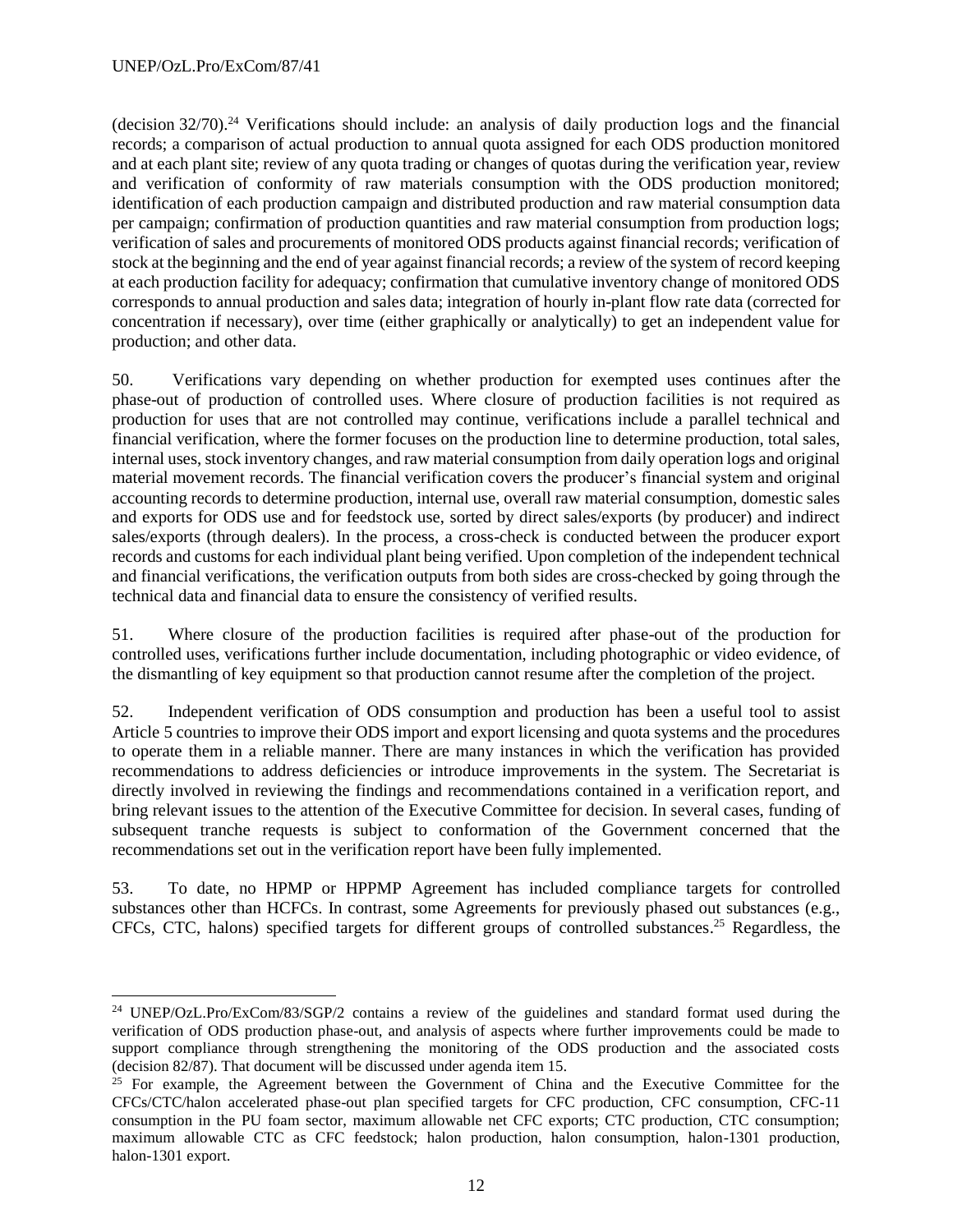verification needs to verify the consumption or production (where applicable) of the country against the targets specified in the Agreement.

#### **Regulatory framework for controlled substances**

54. Since the approval of the first activities funded by the Multilateral Fund at the  $4<sup>th</sup>$  meeting, the Executive Committee has taken decisions to strengthen the support for policy and regulatory frameworks in Article 5 countries to facilitate their compliance with the Montreal Protocol.

55. Over the years, Article 5 countries have established and strengthened their national licensing and quota systems accompanied by other control regulations, which has contributed to the reduction of the supply of controlled substances under the Protocol by restricting imports, exports, and, where applicable, production.

56. In support of the regulatory framework for controlled substances and its enforcement, assistance has been provided for the training of customs and law enforcement officers as part of each country's national ODS phase-out plan. For Article 5 countries that produce ODS, capacity-building has been provided to ensure controls on the levels of production, including licensing and quota systems, and controls on exports for which non-controlled uses of such substances (e.g., feedstock, QPS, and others) remain.

57. The regulatory framework established during the phase-out of CFCs continued to be used for the accelerated phase-out of HCFCs. With the funding provided during the preparation of HPMPs, Article 5 countries had included HCFC control measures in their legislation, regulations and licensing systems, which was a pre-requisite for receiving funding for the implementation of their HPMPs. In line with the requirements of the Executive Committee, from the  $68<sup>th</sup>$  meeting onwards, all funding tranche requests submitted by the Governments for their HPMPs, provide confirmation that an enforceable system of licensing and quotas for HCFC imports and, where applicable, HCFC production and exports, was in place and that the system was capable of ensuring the country's compliance with the HCFC phase-out schedule, as a condition for approving funding for tranche requests.

58. In addition, through the implementation of ODS phase-out plans, Article 5 countries had established specific regulatory measures to ensure the sustainability of the phase-out, such as issuance of import bans on specific substances or equipment containing a controlled substance after total conversion of the relevant manufacturing sector has been finalized. Licensing and quota systems, as well as the necessary supporting regulations, in countries that produce controlled substances for non-controlled uses are considerably more complex than in countries where there is no such production. The Executive Committee monitors the implementation of these regulatory actions in the countries; however, for the latter, such monitoring ceases after the completion of the ODS phase-out project.

#### **Observations for the attention of the Executive Committee**

59. In preparing the present document, the Secretariat arrived to the following observations regarding monitoring systems, institutions and mechanisms for reporting consumption and production of controlled substances, and verification procedures. The Executive Committee may wish to consider these observations with a view to strengthen the monitoring systems, institutions, and mechanisms in place, as required.

#### Monitoring and reporting

60. Funding for IS has been approved almost since the inception of the Multilateral Fund and is expected to continue to be instrumental in ensuring the sustainability of the phase-out of controlled substances so far achieved, including by integrating ozone protection issues into national plans, and ensuring robust data reporting. The data reporting forms to be used under Article 7 of the Protocol include all controlled substances, including those that have been phased out, and the parties were requested to enter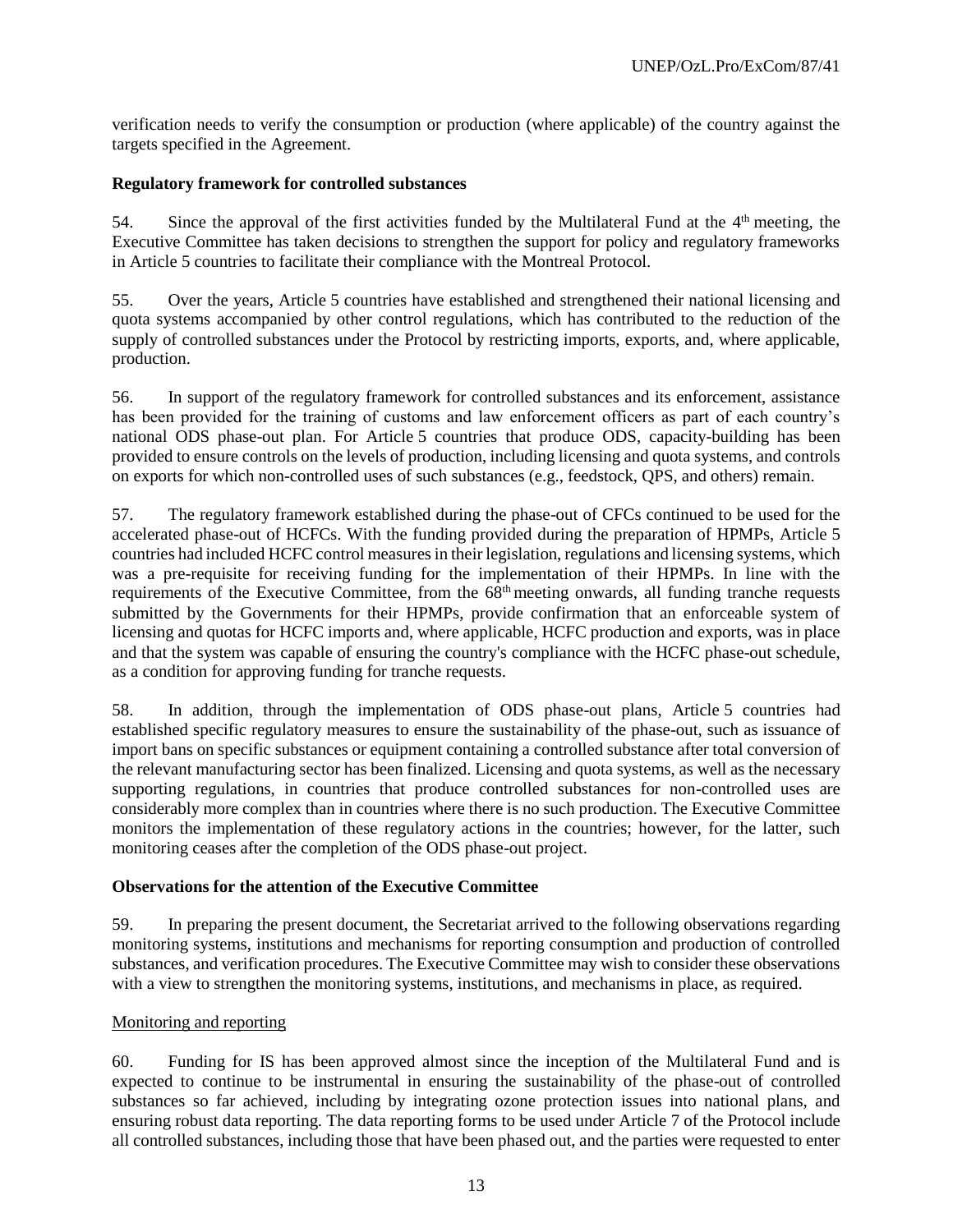a number in each cell in the data reporting forms that they submit, including zero, where appropriate, rather than leaving the cell blank; and the Ozone Secretariat was asked to request clarification from any party that submits a reporting form containing a blank cell (decision XXIV/14).

61. The Executive Committee may wish to note that at its  $74<sup>th</sup>$  meeting, considered a document on the review of funding of IS projects,<sup>26</sup> and decided *inter alia* to review IS, including funding levels, at the first meeting in 2020 (decision 74/51(d)).<sup>27</sup> The Parties directed the Executive Committee to increase IS support in light of the new commitments related to HFCs under the Kigali Amendment (decision XXVIII/2(21)).

62. Regarding data reporting, the Secretariat identified the following issues that might require the attention of the Executive Committee: ensuring the continuity of PMUs across multi-year projects; illegal trade; FTZs; export of ODS contained in pre-blended polyols; and continued monitoring and reporting of production under non-production Agreements.

# *Ensuring the continuity of PMUs across multi-year projects*

63. Multi-year projects typically include PMUs, which help ensure the smooth implementation of those projects by coordinating the day-to-day implementation of the investment projects (where applicable), training programmes, technical assistance and awareness-raising activities.<sup>28</sup> In those cases where projects include investment projects to convert one or more sectors, through their day-to-day interaction with enterprises, PMUs have an in-depth knowledge of the enterprises in a sector, and the use of controlled substances by those enterprises. As such, PMUs can play a key role in helping the NOU to report accurate CP data. In addition, PMUs monitor the status of implementation of projects, trends in the local market, and can frequently identify particular challenges in implementation.

64. While renewals of IS are expected to continue for the foreseeable future, in theory PMUs end upon completion of the MYA under which the PMU was established. In practice, the overlap between stage I and stage II of HPMPs has frequently allowed PMUs that were established under the former to continue under the latter. Such an overlap is also likely to occur during the initial stages of the HFC phase-down, when the phase-out of HCFCs is still being completed. The Executive Committee may wish to consider ensuring that there is some overlap between two concurrent MYAs to ensure the continuity of PMUs. Additional benefits of such an overlap would be to enable activities to continue, thereby ensuring the continued engagement of Governments, enterprises, service technicians, and other stakeholders in the management of controlled substances; and to ensure that PMUs and bilateral and implementing agencies can, if necessary, continue to monitor the phase-out achieved under the previous MYA. However, there would be a need to ensure continued separate financial accounting and reporting under the MYAs, including financial completion and return of balances. The Executive Committee may also wish to modify Appendix 5-A in the template for draft Agreements to include a request that the country and the lead implementing agency specify the role of the NOU and PMU, as relevant, in monitoring and reporting after the completion of the project.

# *Illegal trade*

 $\overline{a}$ 

65. As evidenced by publicly available reporting, illegal trade in controlled substances is happening. However, seizures of such illegal trade, which are reported in public literature, are not reported to the Executive Committee.<sup>29</sup> One factor that may contribute to this lack of reporting is the concern by Article 5 countries that such seizures will be accounted as import and could result in larger than the maximum

<sup>26</sup> UNEP/OzL.Pro/ExCom/74/51

<sup>&</sup>lt;sup>27</sup> At its 74<sup>th</sup> meeting, the Executive Committee decided *inter alia* to review IS, including funding levels, at the first meeting in 2020 (decision  $74/51(d)$ ).

<sup>28</sup> UNEP/OzL.Pro/ExCom/83/40

<sup>&</sup>lt;sup>29</sup> The Fourteenth Meeting of the Parties invited Parties to report to the Ozone Secretariat fully proved cases of illegal trade in ODS (decision XIV/7). Such reports could provide useful lessons on how to further strengthen the regulatory frameworks in place and prevent illegal trade of substances controlled under the Protocol.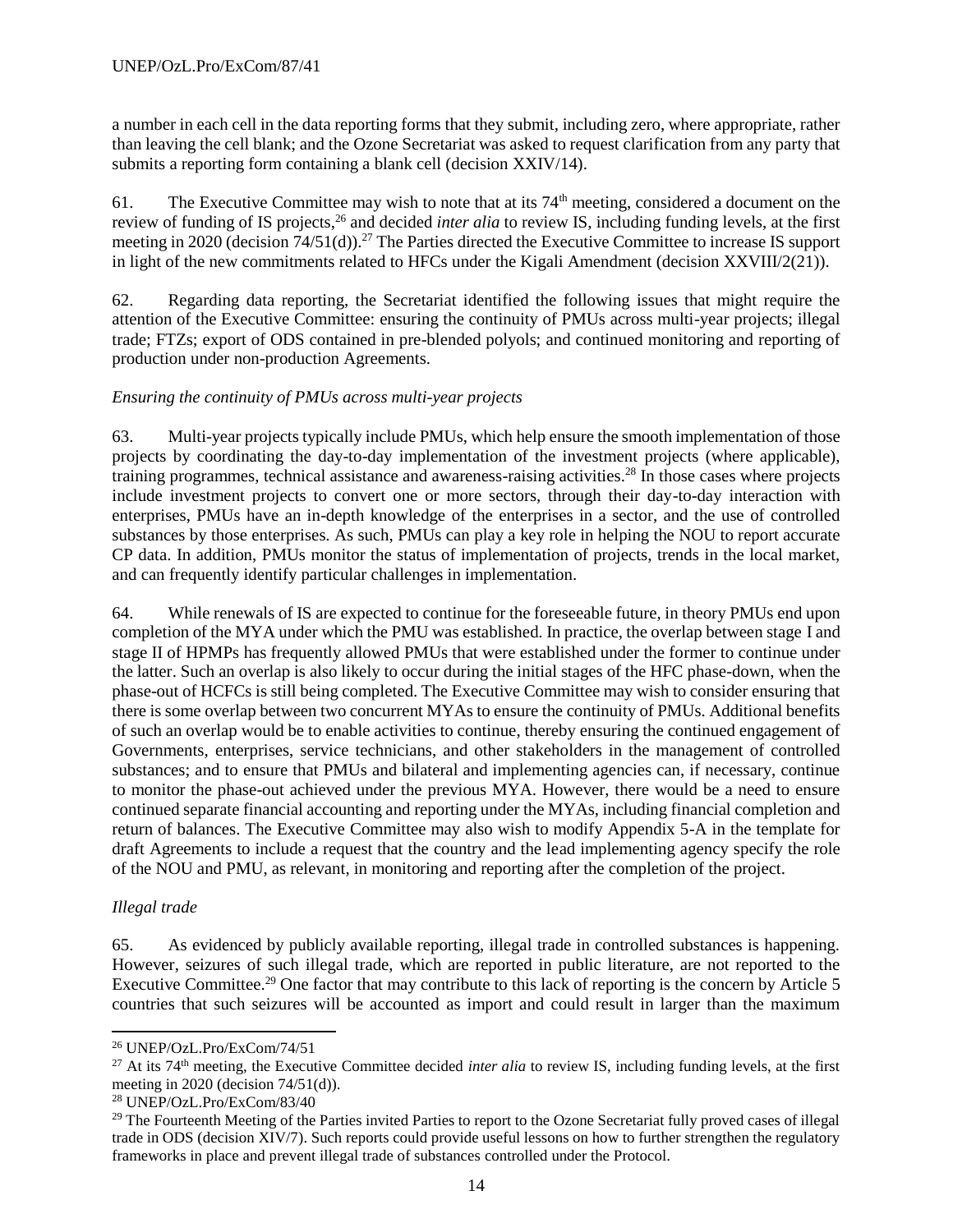allowed consumption levels in the Agreements, which could result on applying the penalty clause stipulated in the Agreement. The Executive Committee may wish to consider:

- (a) Encouraging Article 5 countries to report seizures of illegal trade to the Secretariat through the relevant bilateral or implementing agency responsible for the IS project;
- (b) Clarifying that the penalty clause stipulated in the Agreement with the country concerned would not be applied in those cases where an Article 5 country reports the seizure of illegally traded controlled substances that are subsequently handled in accordance with domestic legislation (e.g., confiscated, destroyed and/or exported); and
- (c) Requesting the Secretariat to include in the document on CP data and prospects for compliance a section summarizing reported seizures of illegally traded controlled substances.

## *FTZs*

66. While the guidelines for reporting consumption and production data under Article 7 of the Montreal Protocol encourage the reporting of movement of controlled substances through FTZs, some Article 5 countries do not consider such movement to affect consumption or compliance.<sup>30</sup> Notwithstanding that Article 5 countries may account for the movement of controlled substances to or from their FTZ in accordance with their respective rules and regulations, which may differ, the Executive Committee may wish to consider clarifying that that all Article 5 countries that receive IS funding would report the movement of controlled substances to or from their FTZ to the Secretariat. In such case, the Secretariat would not count such movement toward a country's consumption unless so directed by the country, and could include in the document on CP data and prospects for compliance a section on the reported movement of controlled substances through FTZs.

#### *Export of ODS contained in pre-blended polyols*

67. Regulations associated with the movement of controlled substances contained in pre-blended polyols vary by country and can raise challenges when those regulations and reporting mechanisms differ. Accordingly, the regulatory frameworks necessary to ensure compliance with the Montreal Protocol will vary based on particular national circumstances. Regarding the export of ODS contained in pre-blended polyols, some Article 5 countries report such exports as exports, while others consider the exported pre-blended polyol a product and therefore do not report such exports.

68. The Executive Committee may wish to clarify that all Article 5 countries that receive assistance from the Multilateral Fund and that produce or import controlled substances to blend them in pre-blended polyols for export, should report such exports in their CP data, identifying the country or countries to which the pre-blended polyols are exported to, and the respective quantities of ODS contained therein. The Secretariat could include in the document on CP data and prospects for compliance a section summarizing those reported exports of ODS contained in pre-blended polyols.

 $\overline{a}$ <sup>30</sup> Regulatory and reporting frameworks can be adjusted to include a requirement for controlled substances passing through a FTZ in order to avoid illegal trade and to comply with paragraph 3(d) of decision XIX/12 on Preventing illegal trade in ODS. Paragraph 3(d) of decision XIX/12 states that Parties wishing to improve implementation and enforcement of their licensing systems in order to combat illegal trade more effectively may wish to consider implementing domestically, on a voluntary basis, monitoring of transit movements (trans-shipments) of ODS, including those passing through duty-free zones, for instance by identifying each shipment with a unique consignment reference number.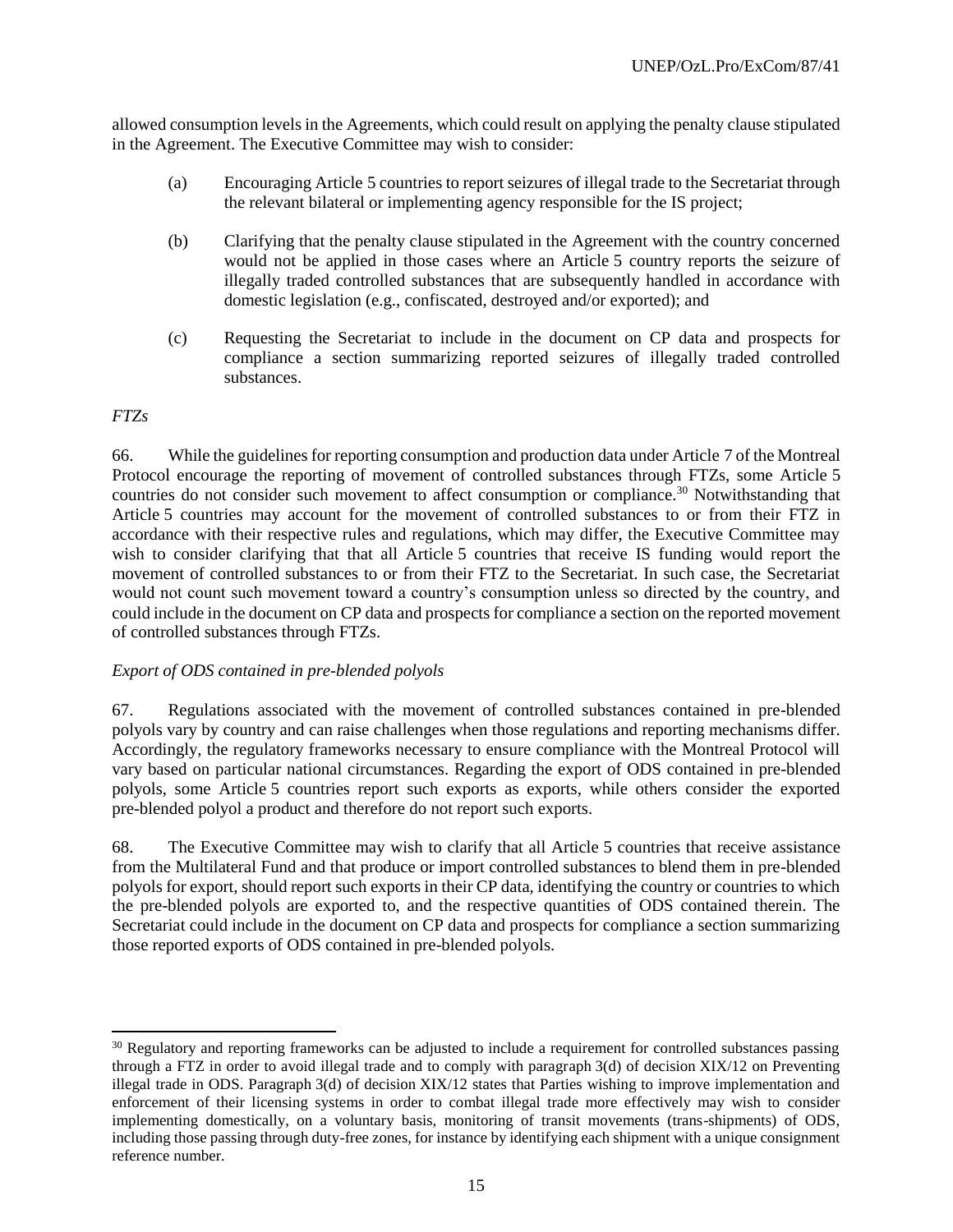# *Continued monitoring and reporting of production under non-production Agreements*

69. In Article 5 countries where a MYA in the production sector has been completed or no Agreement in the production sector has been approved, monitoring the production of controlled substances under ongoing MYAs in the consumption sector can be a cost-effective mechanism to monitor continued compliance in the production sector. For example, stages I and II of the HPMPs for Argentina and of Mexico included funding for annual monitoring of HCFC production. In the case of Argentina, the monitoring and reporting on the production of controlled substances is undertaken by the Government; while in the case of Mexico, reporting is accompanied by an independent verification. However, stage II of other Article 5 countries that had continued HCFC production and no approved HPPMP did not include funding for such monitoring.

70. The Executive Committee may wish to consider requesting the Governments of Argentina, the Democratic People's Republic of Korea, India, Mexico and Venezuela (Bolivarian Republic of), to include a request for funding for annual verification and monitoring of HCFC production until such production has been completely phased out either when submitting the following stage of their HPMPs, or when submitting a project to control HFC-23 by-product emissions, whichever comes first.

# *Clarification of continued reporting under the production sector*

71. Agreements for ODS production phase-out stipulated that funding was provided for the phase-out of the entire production capacity of the respective ODS for controlled uses in the country. It is expected that Article 5 countries will continue implementing their licensing and quota systems and monitoring compliance with the control levels stipulated in their respective Agreements even if such Agreements have been completed, irrespective of whether production for exempted uses continues or all production has been phased out. The Executive Committee may wish to clarify that all Article 5 producing countries for which an ODS production phase-out project had been approved and that had received IS funding, should continue to monitor their compliance with the targets specified in their Agreement with the Executive Committee after the completion of the project, and would report to the Secretariat any instances where the country did not meet those targets or had found cases of illegal production. The Secretariat would notify the Executive Committee of such cases so that it could decide whether measures or actions would be appropriate.

# *Changes to the template for Agreements under the production sector*

72. In order to ensure sustained compliance with the phase-out of production of controlled substances after the completion of the project, the Executive Committee could consider the following changes to the template of future production sector Agreements:

- (a) To clarify that the lead agency is responsible for assisting the country in cases of possible non-compliance, if so requested by the country, even after the project has been completed;
- (b) That the country would continue to monitor its compliance with the targets specified in the Agreement after the completion of the project, and would report to the Secretariat any instances where it did not meet those targets or had found cases of illegal production; and
- (c) To clarify that in years after the completion of the project, should the country not meet the final phase-out target for the phase-out of controlled substances under the Agreement, the funding associated with the penalty specified in that Agreement would be returned to the Multilateral Fund by the country through the lead agency.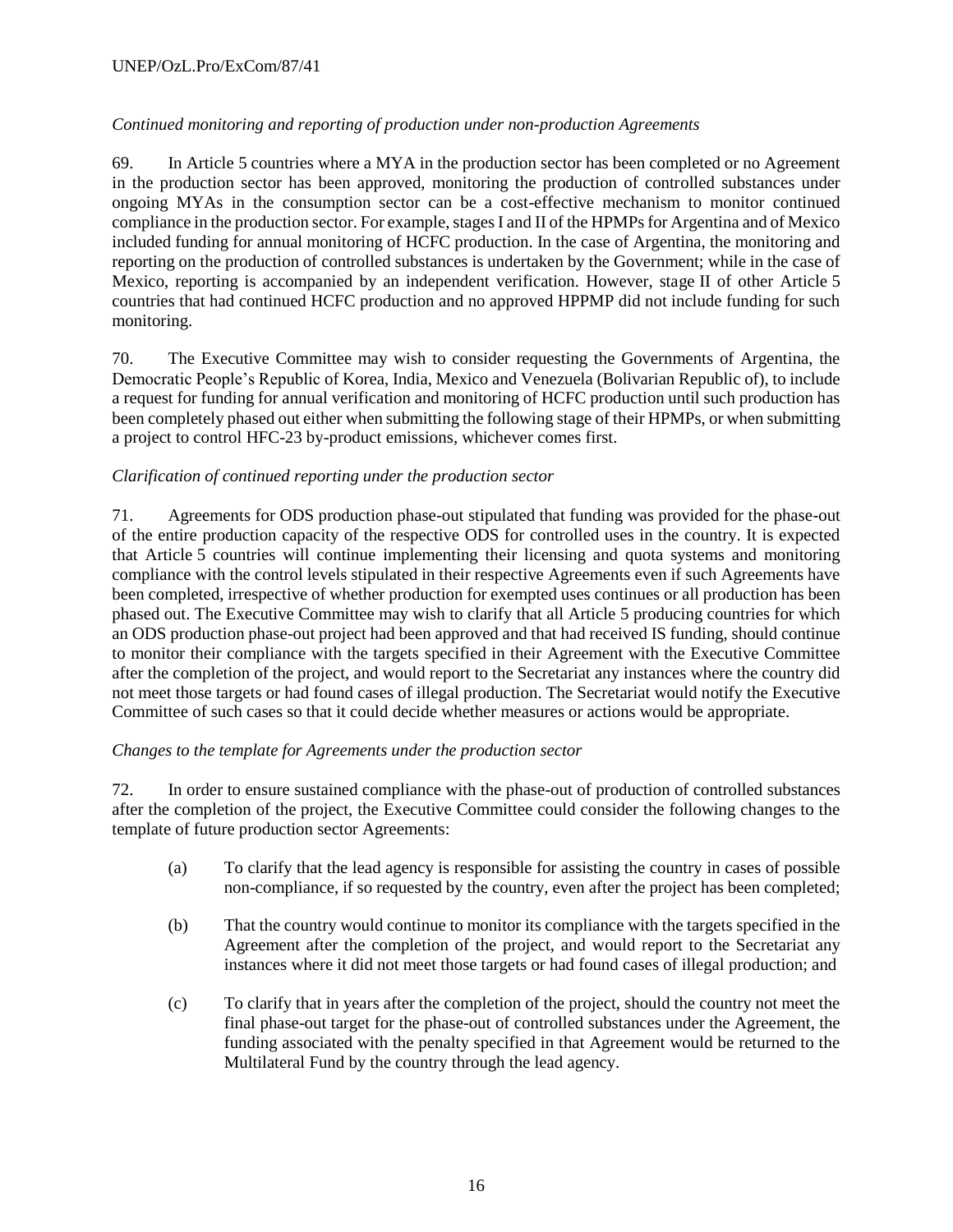## Verification under MYAs

73. Once a MYA has been completed, the verification process of the controlled substances covered under such Agreement will cease. The Secretariat does not consider requiring continued verifications after an ODS phase-out project has been completed to be sustainable. This is particularly the case when production for non-controlled uses is expected to continue for the foreseeable future. In contrast, continued verifications may be sustainable in the context of future HFC phase-down projects, where consumption or production of HFCs may continue as part of the "servicing tail." In such cases, verifications may need to continue as long as there is consumption or production for controlled uses.

74. Following the current decisions and guidelines, verifications only cover the controlled substances specified in the Agreement. However, a few verification reports submitted as part of tranche requests for HPMPs included information on possible imports of controlled substances not covered under the ongoing Agreements that were uncovered as part of the regular verification process (e.g., review of sample of reports from importers/exporters, review of official statistics on imports/export). The Executive Committee may wish to encourage this practice by inviting bilateral and implementing agencies to include information on all controlled substances found during the regular course of the verification, irrespective of whether the controlled substance is covered by the Agreement for which the verification is being undertaken. Concurrently, the Executive Committee may wish to request the Secretariat to present an analysis to the 85th meeting of the feasibility for and additional costs of broadening the terms of reference of verifications to include previously phased out controlled substances.

#### Summary

75. For ease of reference, a summary of the Secretariat's observations that the Executive Committee may wish to consider are whether or not to:

#### *Related to controlled substances contained in imported pre-blended polyols*

- (a) Clarify that those Article 5 countries that receive funding to address controlled substances contained in imported pre-blended polyols from the Multilateral Fund should include verification of that use in future verification reports submitted as part of funding requests submitted to the Executive Committee;
- (b) Note that Article 5 countries will continue reporting on HCFC-141b contained in imported pre-blended polyols under their country programme data implementation reports, and that the Secretariat would bring to the attention of the Executive Committee any reported use of HCFC-141b contained in imported pre-blended polyols after the phase-out of the use with the assistance from the Multilateral Fund;
- (c) Request the Secretariat to include a target in Appendix 2-A and a provision related to the use of controlled substances contained in imported pre-blended polyols in Appendix 7-A of future draft Agreements between the Executive Committee and Article 5 countries that receive funding from the Multilateral Fund to phase out that use;

#### *Ensuring the continuity of PMUs across multi-year projects*

(d) Ensure that there is overlap between two concurrent MYAs to ensure the continuity of PMUs across MYAs, while reiterating the need for separate financial accounting and reporting of the MYAs;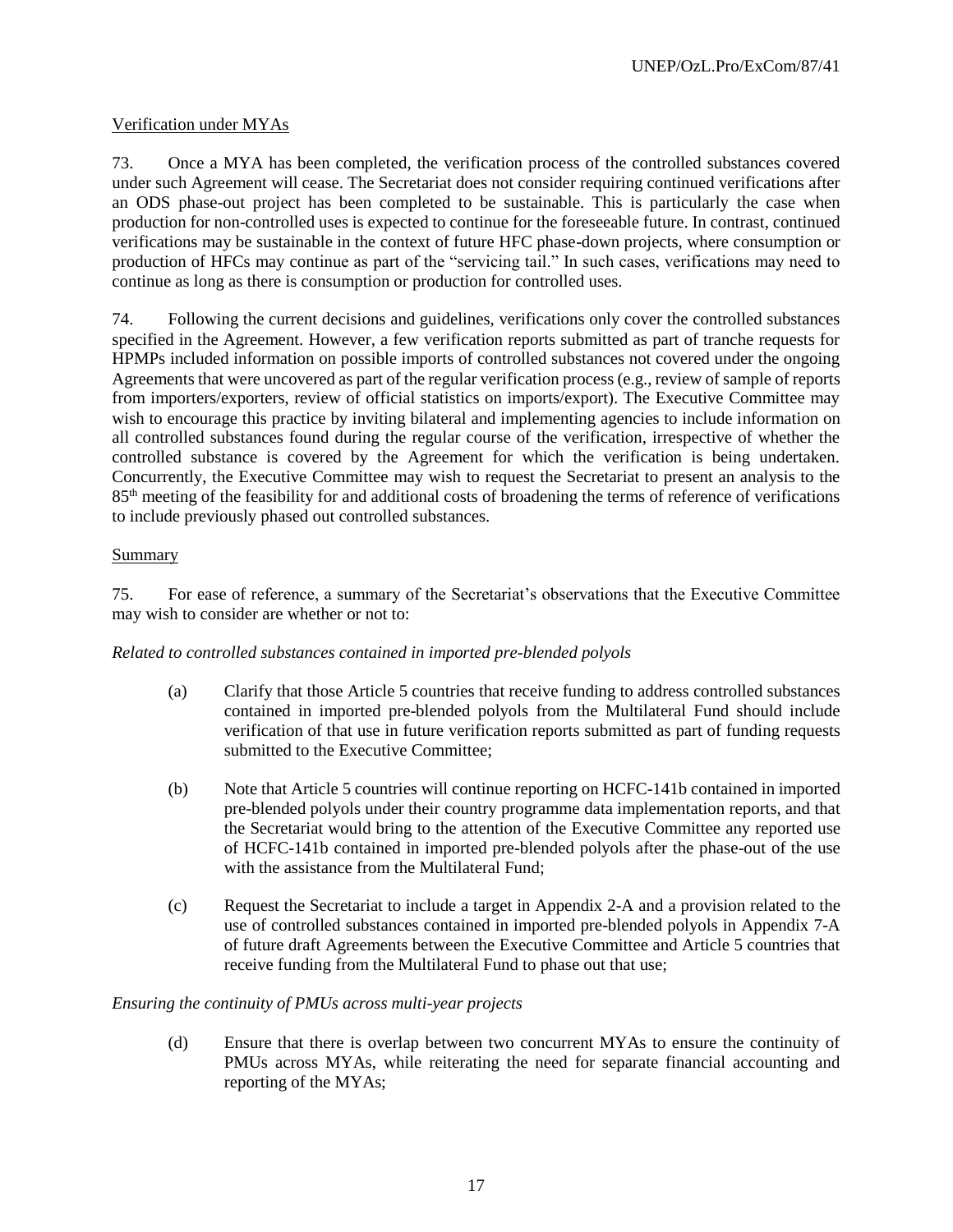(e) Modify Appendix 5-A in the template for draft Agreements to include a request that the country and the lead implementing agency specify the role of the NOU and PMU, as relevant, in monitoring and reporting after the completion of the project;

#### *Illegal trade*

- (f) Encourage Article 5 countries to report seizures of illegal trade to the Secretariat through the relevant bilateral or implementing agency responsible for the IS project;
- (g) Clarify that the penalty clause stipulated in the Agreement with the country concerned would not be applied in those cases where an Article 5 country reports the seizure of illegally traded controlled substances that are subsequently handled in accordance with domestic legislation (e.g., confiscated, destroyed and/or exported);
- (h) Request the Secretariat to include in the document on CP data and prospects for compliance a section on reported seizures of illegally traded controlled substances;

#### *FTZs*

- (i) Request all Article 5 countries that receive IS funding, to report the movement of controlled substances to or from their FTZ to the Secretariat irrespective if the country concerned does not count such movement of controlled substances to/or from FTZ toward the country's consumption;
- (j) Request the Secretariat to include in the document on CP data and prospects for compliance a section on the reported movement of controlled substances through FTZs;

#### *Export of ODS contained in pre-blended polyols*

- (k) Request all Article 5 countries that receive assistance from the Multilateral Fund and that produce or import controlled substances to blend them in pre-blended polyols for export, to report such exports, identifying the country or countries to which the pre-blended polyols are exported to, and the respective quantities of ODS contained therein;
- (l) Request the Secretariat to include in the document on CP data and prospects for compliance a section summarizing those reported exports of ODS contained in pre-blended polyols;

#### *Continued monitoring and reporting of production under non-production Agreements*

(m) Request the Governments of Argentina, the Democratic People's Republic of Korea, India, Mexico and Venezuela (Bolivarian Republic of), to include a request for funding for annual verification and monitoring of HCFC production until such production has been completely phased out either when submitting the following stage of their HPMPs, or when submitting a project to control HFC-23 by-product emissions, whichever comes first;

#### *Clarification of continued reporting under the production sector*

(n) Request all Article 5 countries that received funding for IS and for the phase-out of production of ODS for controlled uses to continue to monitor their compliance with the targets specified in their Agreement with the Executive Committee after the completion of the project, and to report to the Secretariat any instances where the country did not meet those targets or had found cases of illegal production;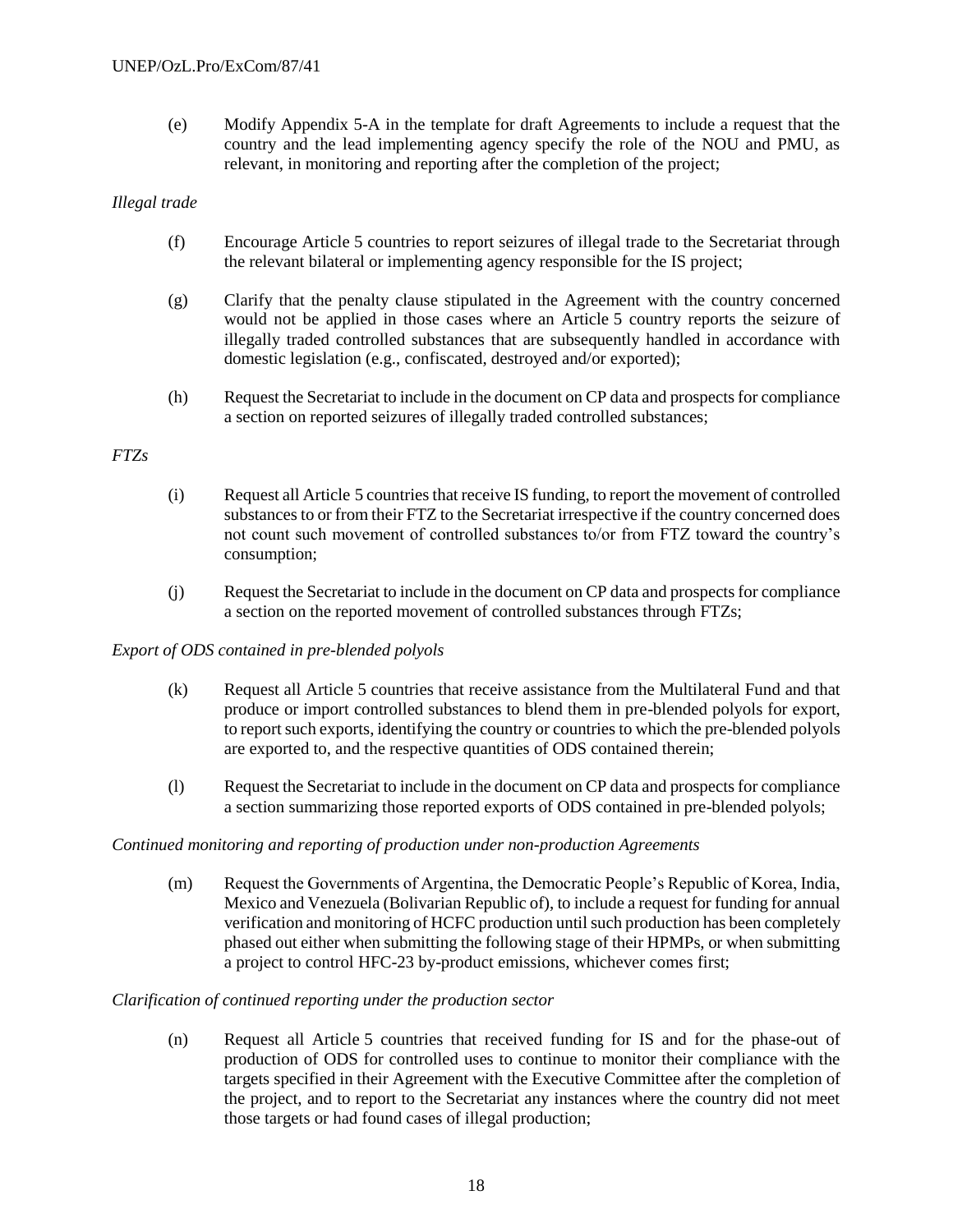(o) Request the Secretariat to notify the Executive Committee of such cases so that it could decide whether measures or actions would be appropriate;

#### *Changes to the template for Agreements under the production sector*

- (p) Make the following changes to the template of future production sector Agreements:
	- (i) To clarify that the lead agency is responsible for assisting the country in cases of possible non-compliance, if so requested by the country, even after the project has been completed;
	- (ii) That the country would continue to monitor its compliance with the targets specified in the Agreement after the completion of the project, and would report to the Secretariat any instances where it did not meet those targets or had found cases of illegal production;
	- (iii) To clarify that in years after the completion of the project, should the country not meet the final phase-out target for the phase-out of controlled substances under the Agreement, the funding associated with the penalty specified in that Agreement would be returned to the Multilateral Fund by the country through the lead agency;

#### *Verification under MYAs*

- (q) Invite bilateral and implementing agencies to include information on all controlled substances found during the regular course of a verification, irrespective of whether the controlled substance is covered by the Agreement for which the verification is being undertaken; and
- $(r)$  Request the Secretariat to present an analysis to the 85<sup>th</sup> meeting of the feasibility for and additional costs of broadening the terms of reference of verifications to include previously phased out controlled substances.

#### **Recommendation**

- 76. The Executive Committee may wish:
	- (a) To take note of the overview of current monitoring, reporting, verification and enforceable licensing and quota systems contained in document UNEP/OzL.Pro/ExCom/87/41; and
	- (b) To consider whether or not to implement any of the observations summarized in paragraph 75 of the present document.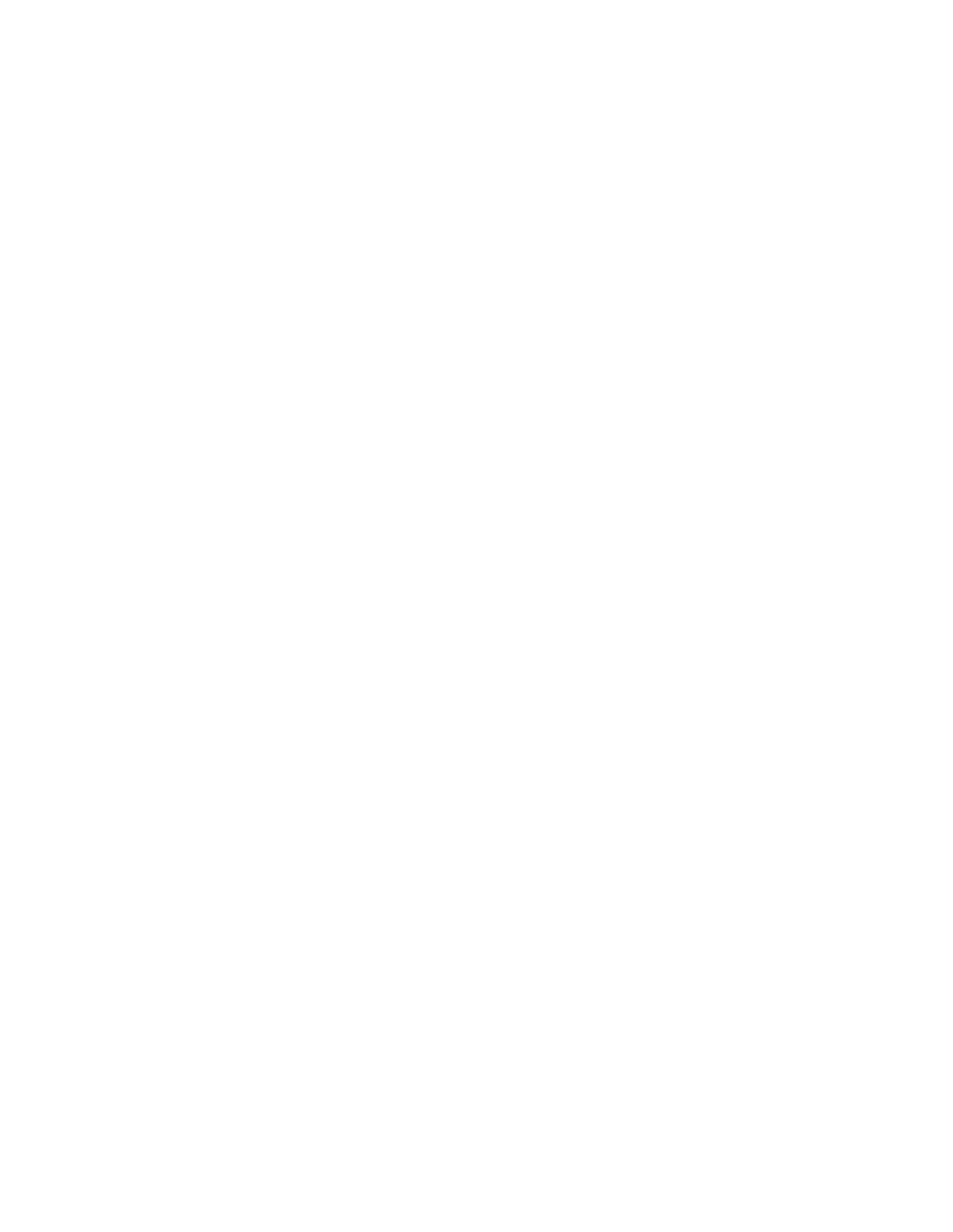#### **Annex I**

# **SUMMARY OF RELEVANT DOCUMENTS PREPARED BY THE SENIOR MONITORING AND EVALUATION OFFICER**

| <b>Title</b>                                                 | <b>Description</b>                                               | <b>Key findings</b>                                                                                               |
|--------------------------------------------------------------|------------------------------------------------------------------|-------------------------------------------------------------------------------------------------------------------|
| Executive Committee report on                                | The report of the Executive                                      | The recommendations of the OEWG were: improving                                                                   |
| the evaluation of customs                                    | Committee on the evaluation of                                   | the involvement of customs, including the higher levels                                                           |
| officers training and licensing                              | customs officers training and                                    | of hierarchy, in the ODS phase-out; amending and                                                                  |
| system projects                                              | licensing system projects was                                    | upgrading the legislation framework in those Article 5                                                            |
| (UNEP/OzL.Pro.WG.1/25/6)                                     | prepared in response to                                          | countries where it is incomplete, and improving                                                                   |
|                                                              | decision XIV/7, paragraph 6 of                                   | enforcement and regional cooperation; accelerating and                                                            |
|                                                              | the Fourteenth Meeting of the                                    | assisting implementation of customs training, including                                                           |
|                                                              | Parties to the Montreal Protocol                                 | regional activities, where appropriate; and amending                                                              |
|                                                              | and presented to the                                             | training materials and contents and putting supporting                                                            |
|                                                              | 25 <sup>th</sup> Meeting of the Open-ended                       | information materials and identifiers to effective use                                                            |
|                                                              | Working Group (OEWG) in<br>June 2005                             |                                                                                                                   |
|                                                              |                                                                  |                                                                                                                   |
| Desk study on the evaluation of<br>the implementation of the | The report describes the main<br>features of the agreements, the | The phase-out planned under the agreements has been<br>achieved and the funding has been provided as              |
| CFC-production sector                                        | modalities of their                                              | scheduled, except for China. Plants that are designed for                                                         |
| agreements                                                   | implementation, the results                                      | production of both CFCs and HCFC-22 (swing plants)                                                                |
| (UNEP/OzL.Pro/ExCom/40/9)                                    | achieved so far and their                                        | have not been dismantled, because they have been                                                                  |
|                                                              | verification. Additionally, issues                               | converted to HCFC-22 production. However, it must be                                                              |
|                                                              | for further analysis during field                                | assured that they will not be reconverted to CFC                                                                  |
|                                                              | evaluation missions are                                          | manufacture. Auditing of production volumes in swing                                                              |
|                                                              | identified                                                       | plants designed to be able to produce both CFCs and                                                               |
|                                                              |                                                                  | HCFC-22 might be necessary, to ensure that no CFC is                                                              |
|                                                              |                                                                  | produced. In decommissioning CFC-production plants,                                                               |
|                                                              |                                                                  | key elements should be destroyed and this process be                                                              |
|                                                              |                                                                  | documented and verified. In order to avoid restarting                                                             |
|                                                              |                                                                  | CFC production at the same or other locations,                                                                    |
|                                                              |                                                                  | information about the fate of equipment not destroyed                                                             |
|                                                              |                                                                  | should also be made available to the verification team                                                            |
| Report on the intermediate                                   | This report is a synthesis of                                    | Due to the large number of plants, the sector approach                                                            |
| evaluation of CFC production                                 | reports of evaluation missions                                   | adopted by the Executive Committee for these                                                                      |
| sector phase-out agreements<br>(UNEP/OzL.Pro/ExCom/42/12)    | regarding CFC production sector<br>phase-out agreements in three | agreements has worked well. The quota systems adopted<br>in China and India to gradually reduce CFC-production    |
|                                                              | Article 5 countries (China, the                                  | in exchange for compensations provided to the                                                                     |
|                                                              | Democratic People's Republic of                                  | enterprises performed generally well. Policies regulating                                                         |
|                                                              | Korea and India)                                                 | production and the institutional arrangements to                                                                  |
|                                                              |                                                                  | implement them, as well as sales and foreign trade of                                                             |
|                                                              |                                                                  | CFCs and are in place in the three countries. There                                                               |
|                                                              |                                                                  | seems to be an adequate control of illegal production                                                             |
|                                                              |                                                                  | and trade. In several instances, small illegal production                                                         |
|                                                              |                                                                  | plants have been detected and dismantled in China, and                                                            |
|                                                              |                                                                  | in India, some quantities of illegally imported CFC were                                                          |
|                                                              |                                                                  | confiscated by customs and distributed to the CFC                                                                 |
|                                                              |                                                                  | producers. Technical assistance has been allocated in                                                             |
|                                                              |                                                                  | each annual programme for India and China, and has                                                                |
|                                                              |                                                                  | normally been underspent. In India and China, the prices                                                          |
|                                                              |                                                                  | for CFC did not go up due to a lower demand created by                                                            |
|                                                              |                                                                  | the awareness-raising to end-users, which matched the                                                             |
|                                                              |                                                                  | speed of the phase-out process. The process of phase-out<br>set in motion seems to be sustainable and on track to |
|                                                              |                                                                  | achieve the full elimination of CFC production planned                                                            |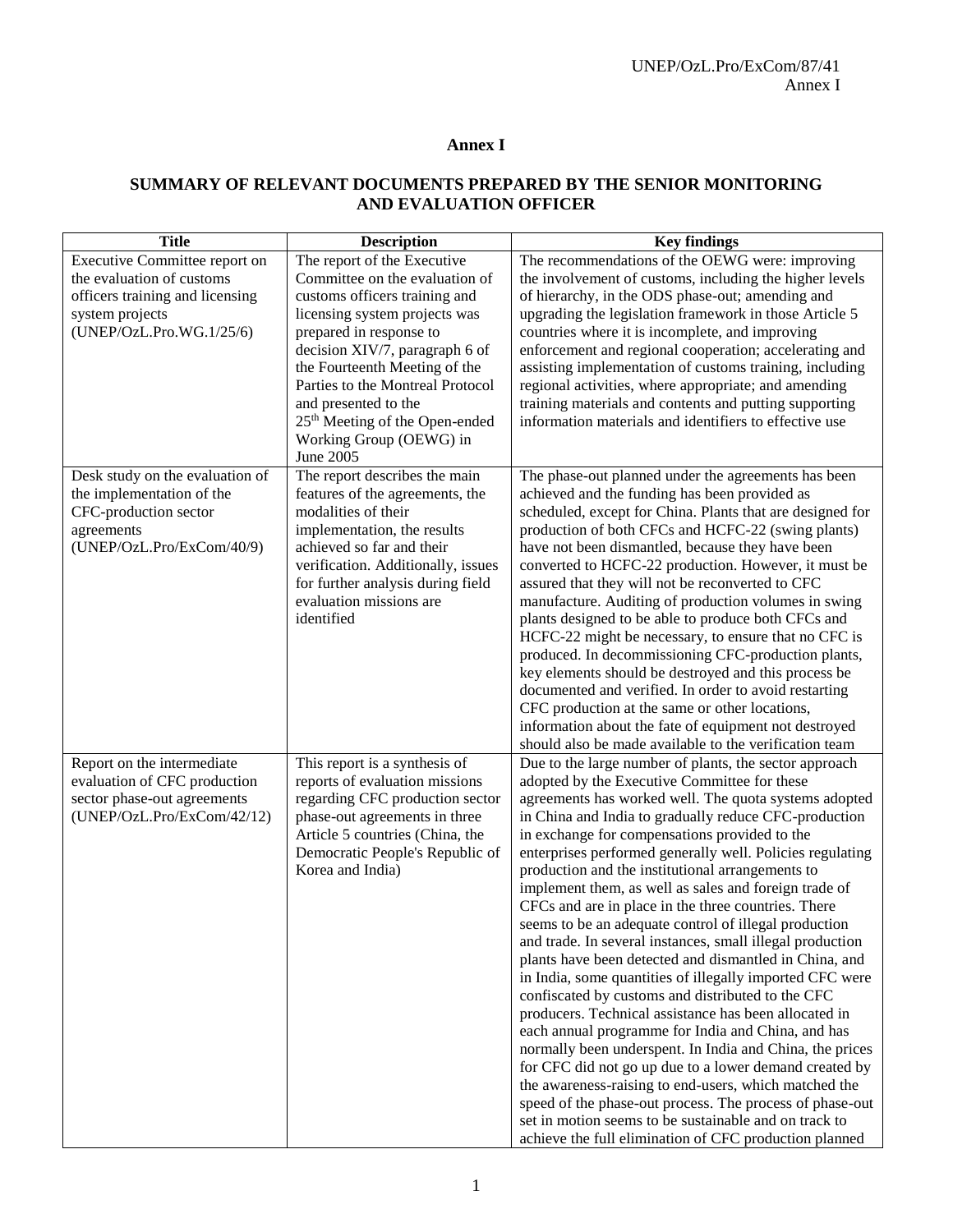# UNEP/OzL.Pro/ExCom/87/41 Annex I

| <b>Title</b>                      | <b>Description</b>                                               | <b>Key findings</b>                                                                                             |
|-----------------------------------|------------------------------------------------------------------|-----------------------------------------------------------------------------------------------------------------|
|                                   |                                                                  | for the end of 2009, supported by the Governments'                                                              |
|                                   |                                                                  | power to impose significant penalties for any                                                                   |
|                                   |                                                                  | transgressions (decision 42/42)                                                                                 |
| Follow-up to decision $42/12(c)$  | This report is in follow-up to                                   | At its 42 <sup>nd</sup> meeting the Executive Committee considered                                              |
| on the intermediate evaluation of | decision $42/12(c)$ : "To request                                | the report on the intermediate evaluation of CFC                                                                |
| CFC production sector phase-out   | the Government of India, in                                      | production sector phase-out agreements, which                                                                   |
| agreements                        | cooperation with the World                                       | presented the findings and recommendations resulting                                                            |
| (UNEP/OzL.Pro/ExCom/43/9)         | Bank, to plan and verify                                         | from the evaluation missions to China, the Democratic                                                           |
|                                   | allowable CFC production in                                      | People's Republic of Korea, and India in January 2004.                                                          |
|                                   | India as so-called gross<br>production, to review the            | The Secretariat received a report prepared by the Ozone<br>Cell, Ministry of Environment and Forests Government |
|                                   | calculations made to establish                                   | of India and the World Bank for submission to the                                                               |
|                                   | the baseline for the agreement,                                  | 43 <sup>rd meeting</sup> of the Executive Committee                                                             |
|                                   | and to report to the 43 <sup>rd</sup> meeting                    |                                                                                                                 |
|                                   | on their findings"                                               |                                                                                                                 |
| Desk study on the evaluation of   | The objective of this desk study                                 | ODS import licensing and customs training activities                                                            |
| customs officer training and      | is to identify the results and                                   | were first funded as stand-alone and regional projects,                                                         |
| licensing system projects         | impacts of the implementation of                                 | but their rapid increase saw them included in the                                                               |
| (UNEP/OzL.Pro/ExCom/44/12)        | customs training projects and the                                | refrigerant management plan (RMP). Rigorous                                                                     |
|                                   | adoption of import licensing                                     | application of import licenses and the completion of                                                            |
|                                   | systems, and subsequently to                                     | phase-out projects to reduce demand are the most                                                                |
|                                   | identify evaluation issues for                                   | productive method of controlling international trade and                                                        |
|                                   | further analysis and prepare the                                 | reducing illegal trade. To overcome the implementation                                                          |
|                                   | field visits                                                     | issues facing these projects, the evaluation                                                                    |
|                                   |                                                                  | recommended inter alia focusing on awareness-raising                                                            |
|                                   |                                                                  | of customs officers regarding ODS issues and building a                                                         |
|                                   |                                                                  | specialized customs team to deal with environmental                                                             |
|                                   |                                                                  | problems, strengthening local/provincial environment<br>authorities to actively support the control procedures, |
|                                   |                                                                  | relying on technicians, university staff or governmental                                                        |
|                                   |                                                                  | laboratories to assist customs in identifying suspicious                                                        |
|                                   |                                                                  | shipments, and combining all environmental agreement                                                            |
|                                   |                                                                  | training (e.g., Basel, Rotterdam, Stockholm) in one                                                             |
| Desk study on non-compliance      | The evaluation of methyl                                         | In spite of the fact that overall aggregate consumption                                                         |
| with the freeze in consumption    | bromide projects comprised two                                   | was usually below the baseline prior to the freeze, the                                                         |
| of CFCs, halons, methyl           | stages, a desk study and a Field                                 | available information pointed to some stockpiling                                                               |
| bromide and methyl chloroform     | study, which considered in detail                                | (possibly even significant in a few cases) taking place                                                         |
| (UNEP/OzL.Pro/ExCom/46/8)         | the four largest consuming                                       | prior to the freeze coming into effect, especially for                                                          |
|                                   | sectors in Article 5 countries:                                  | CFCs. However, this was followed by a rapid reduction                                                           |
|                                   | horticulture (including                                          | in consumption and for many countries in such a                                                                 |
|                                   | strawberries and bananas),                                       | situation there was no persistent non-compliance. A                                                             |
|                                   | floriculture, tobacco and                                        | similar trend may emerge with the subsequent reduction                                                          |
|                                   | postharvest uses. The country                                    | steps. Institutional weaknesses identified as possible                                                          |
|                                   | case studies were summarized in<br>four sub-sector papers, which | cause for non-compliance could be a serious<br>impediment to sustainable compliance for a limited               |
|                                   | form the basis of the synthesis                                  | number of countries. The role of UNEP's Compliance                                                              |
|                                   | report                                                           | Assistance Programme, as well as that of the other                                                              |
|                                   |                                                                  | implementing agencies, with regard to enhancing the                                                             |
|                                   |                                                                  | institutional capacity of countries to address compliance                                                       |
|                                   |                                                                  | issues needs further assessment. low-volume consuming                                                           |
|                                   |                                                                  | (LVC) countries may constitute about 70 per cent of the                                                         |
|                                   |                                                                  | number of Article 5 countries, but their share of                                                               |
|                                   |                                                                  | non-compliance with the CFC freeze was                                                                          |
|                                   |                                                                  | disproportionately higher (decision 46/6)                                                                       |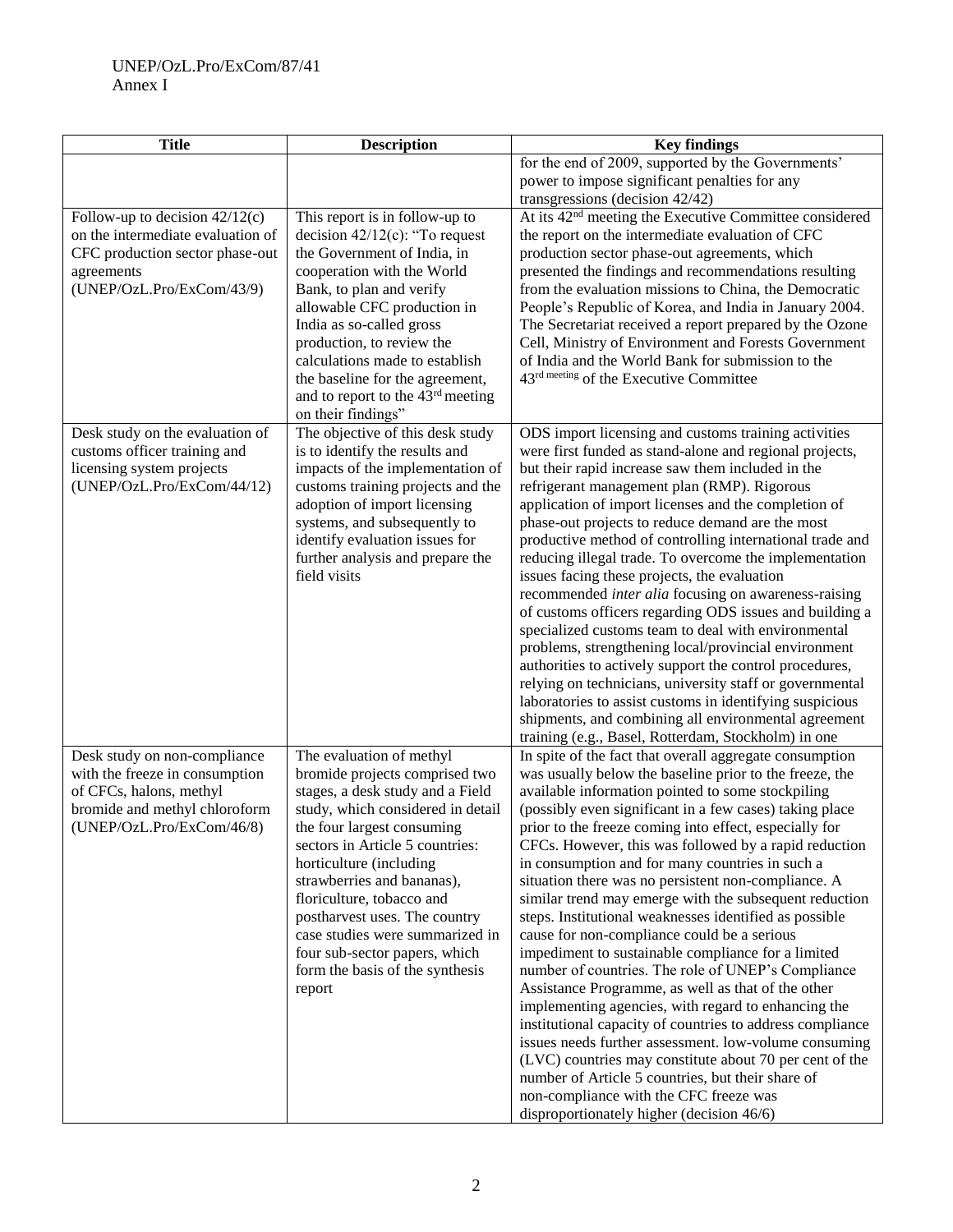| <b>Title</b>                      | <b>Description</b>                            | <b>Key findings</b>                                         |
|-----------------------------------|-----------------------------------------------|-------------------------------------------------------------|
| Final evaluation report on cases  | This synthesis report                         | In each of the countries visited by the missions, there are |
| of non-compliance (follow-up to   | summarizes eight case studies on              | still some specific problem areas and challenges ahead      |
| decision $46/6$ )                 | countries in past or present                  | to achieve or maintain sustainable compliance. The          |
| (UNEP/OzL.Pro/ExCom/50/9)         | non-compliance with the freeze                | following main causes were identified for                   |
|                                   | and/or reduction targets set for              | non-compliance: Internal instability due to armed           |
|                                   | different ODS substances. It                  | conflicts or political and economic transformation; late    |
|                                   | follows up on the desk study on               | start of phase-out activities; delays in implementing       |
|                                   | non-compliance presented to the               | phase-out projects and developing legal framework; and      |
|                                   | 46 <sup>th</sup> meeting of the Executive     | deficiencies in communication and cooperation with key      |
|                                   | Committee                                     | stakeholders. Most of the countries covered by this         |
|                                   | (UNEP/OzL.Pro/ExCom/46/6)                     | report succeeded in returning to compliance with the        |
|                                   | and the resulting decision 46/6               | freeze obligations, and some also with all ODS              |
|                                   |                                               | consumption reduction targets including those for 2005.     |
|                                   |                                               | One of the most important incentives for this               |
|                                   |                                               | achievement has been the commitment of meeting the          |
|                                   |                                               | targets set by the respective plan of action submitted to   |
|                                   |                                               | the Implementation Committee and approved by the            |
|                                   |                                               | Meeting of the Parties (decision 50/7)                      |
| Final report on the evaluation of | The evaluation focused on CTC                 | Compliance was achieved for most Article 5 countries,       |
| CTC phase-out projects and        | used as process agents and on                 | which is an important achievement in view of the            |
| agreements                        | CTC production. It covers the                 | relatively late start of CTC projects and the challenging   |
| (UNEP/OzL.Pro/ExCom/51/12)        | first phase of the evaluation, a              | 85 per cent reduction step without an intermediate          |
|                                   | desk study presented at the                   | freeze. However, eight countries reported some excesses     |
|                                   | 48 <sup>th</sup> meeting and the case studies | in consumption for 2005, the largest two being Mexico       |
|                                   | subsequently undertaken in                    | (61.4 ODP tonnes) and Pakistan (86.6 ODP tonnes).           |
|                                   | China, the Democratic People's                | Important policy measures have included the installation    |
|                                   | Republic of Korea, India, and                 | of import controls (and sometimes outright bans as in       |
|                                   | Pakistan                                      | China) and corresponding training of customs officials;     |
|                                   |                                               | the issuing of quotas to CTC producers in countries with    |
|                                   |                                               | CTC production; and the issuing in some cases of            |
|                                   |                                               | specific consumption or trading quotas. There are some      |
|                                   |                                               | sustainability issues in that, unlike other presently       |
|                                   |                                               | controlled substances, CTC production will continue         |
|                                   |                                               | and might further increase after the phase-out of           |
|                                   |                                               | controlled production and consumption in 2010.              |
|                                   |                                               | Furthermore, demand will progressively decline to a         |
|                                   |                                               | point where it will be lower than the minimum amount        |
|                                   |                                               | of CTC being co-produced. Selling CTC even at very          |
|                                   |                                               | low prices will still be more profitable than destroying    |
|                                   |                                               | it, with an ensuing risk of CTC being placed on the         |
|                                   |                                               | market without licenses. Such low prices could also         |
|                                   |                                               | result in illegal use of CTC by users, who see it as the    |
|                                   |                                               | best available process agent or solvent option. Hence,      |
|                                   |                                               | ongoing monitoring systems will be vital. Other             |
|                                   |                                               | sustainability issues concern the potential influence of    |
|                                   |                                               | decision XVIII/17 of the Meeting of the Parties, which      |
|                                   |                                               | accepted the reasoning that some apparent                   |
|                                   |                                               | overproduction of CTC could be stockpiled for future        |
|                                   |                                               | feedstock use. This could lead to some leakages of CTC      |
|                                   |                                               | for controlled uses if stocks are not strictly controlled,  |
|                                   |                                               | monitored and verified (decision 51/11)                     |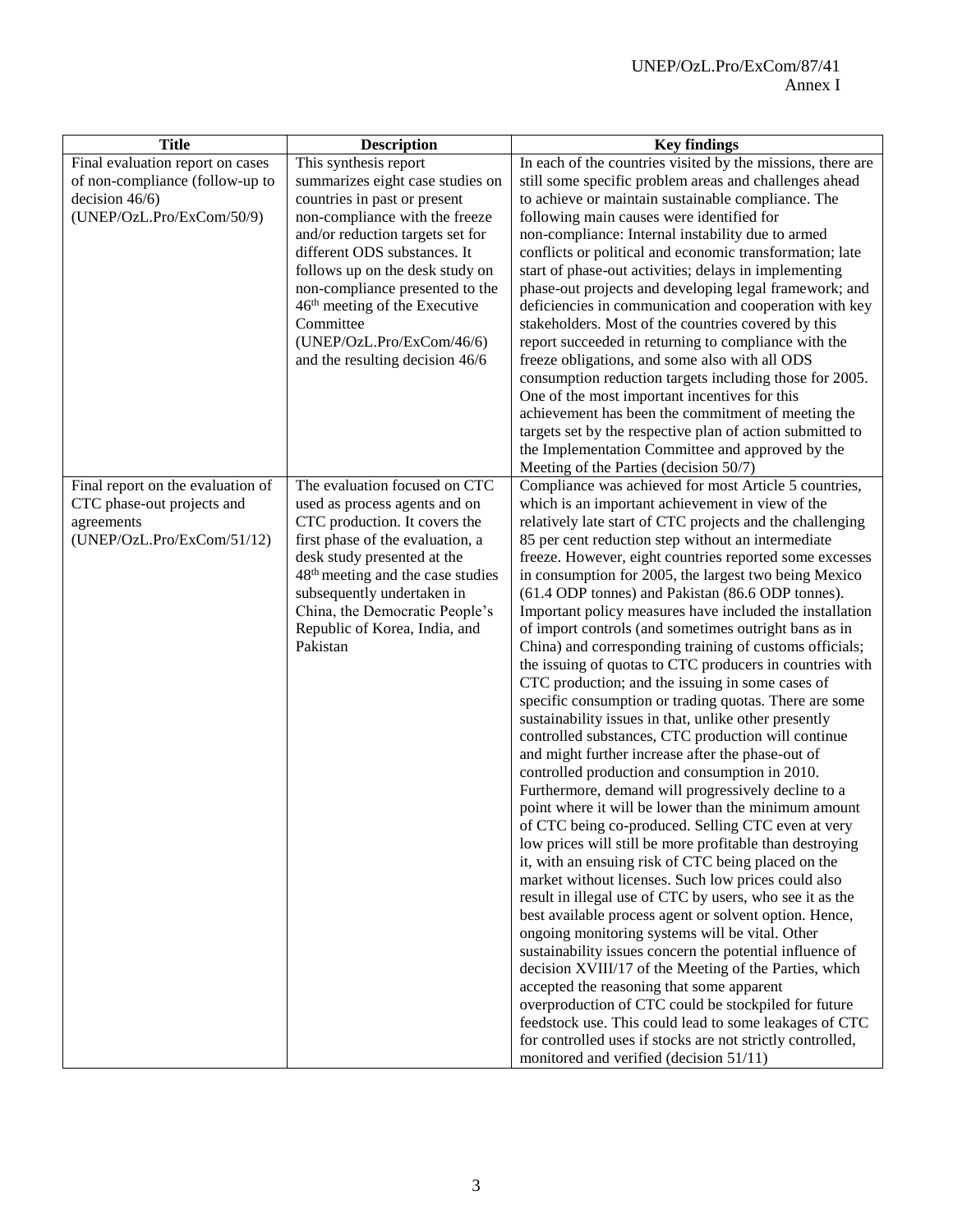| <b>Title</b>                      | <b>Description</b>                  | <b>Key findings</b>                                        |
|-----------------------------------|-------------------------------------|------------------------------------------------------------|
| Desk study on the evaluation of   | The objective of this evaluation    | The phase-out programmes reviewed are, in general, on      |
| management and monitoring of      | is to complement the evaluation     | target. The evaluation raised the question of the          |
| national phase-out plans (NPPs)   | of RMPs and NPPs in non-LVC         | cost-effectiveness of the project management unit          |
| (UNEP/OzL.Pro/ExCom/51/13)        | countries (document                 | (PMU) frameworks, in which the PMU can either be a         |
|                                   | UNEP/Ozl.Pro/ExCom/48/12),          | sub-set of the national ozone unit (NOU) or an entirely    |
|                                   | which focused primarily on the      | separate entity working remotely. Therefore, it is         |
|                                   | refrigeration sector and was not    | essential to ensure that the capacity building, especially |
|                                   | able to analyse in depth the        | working with the private and informal sectors, is not      |
|                                   | management, monitoring and          | confined to the PMU, but communicated on an on-going       |
|                                   | verification aspects of the NPPs.   | basis to the NOU. No lack of coordination or delays was    |
|                                   | The evaluation and the field        | reported between the agencies. The IAs need to assist      |
|                                   | visits: reviewed the indicators     | the PMU and NOU in the development and                     |
|                                   | for assessing implementation        | implementation of the associated legislation and           |
|                                   | delays and difficulties; and        | regulations, supported by capacity building, institutional |
|                                   | analysed the coordination           | strengthening, stakeholder participation and               |
|                                   | between several implementing        | development of ownership. It is thus necessary to ensure   |
|                                   | agencies (IAs) engaged in           | that the NPP is mainstreamed into the national plans and   |
|                                   | implementing a NPP                  | policies of the country, which requires cooperation with   |
|                                   |                                     | other governmental agencies (decision 51/12)               |
| Final report on the evaluation of | This synthesis report               | Early CFC phase-out has generally been achieved            |
| terminal phase-out management     | summarizes the evaluation           | through an efficient public-private partnership forum      |
| plans                             | reports on the role and the         | consisting of all stakeholders, a strict implementation of |
| (UNEP/OzL.Pro/ExCom/58/8)         | effects of terminal phase-out       | quota systems and the development of market conditions     |
|                                   | management plans (TPMPs),           | rather than through investment activities. The             |
|                                   | which have been prepared in         | sustainability is ensured by the efficient operation and   |
|                                   | several LVC countries, and          | enforcement of the import licensing system, as well as     |
|                                   | assesses the findings of a sample   | continued monitoring and public awareness campaigns.       |
|                                   | of country case studies carried     | Experience with the phase-out of CFCs can and should       |
|                                   | out in eight LVC countries          | be used for the development of a strategy of HCFC          |
|                                   |                                     | phase-out. Although none of these countries covered by     |
|                                   |                                     | this sample have established a PMU, they are all in        |
|                                   |                                     | compliance with the TPMP agreement and the CFC             |
|                                   |                                     | phase-out targets. However, they would benefit from        |
|                                   |                                     | strengthening their monitoring to provide regular and      |
|                                   |                                     | reliable data on recovery and recycling (R&R)              |
|                                   |                                     | operations. Most countries benefited from the flexibility  |
|                                   |                                     | clause, which made it possible to shift resources from     |
|                                   |                                     | one activity to another if deemed necessary to achieve     |
|                                   |                                     | targets (decision 58/6)                                    |
| Final evaluation report of multi- | This report follows the             | The refrigeration training activities have contributed not |
| year agreement projects           | recommendations of a previous       | only to promoting actual reduction in CFC consumption      |
| (UNEP/OzL.Pro/ExCom/69/12)        | desk study for the evaluation of    | but also to building the credibility of government         |
|                                   | multi-year agreements (MYAs)        | actions and environmental initiatives in general in the    |
|                                   | to further inquire into a series of | sector, creating favourable ground for future endeavours   |
|                                   | issues related to the               | such as HPMP implementation. NPPs incorporate              |
|                                   | effectiveness of MYA activities     | training in good servicing practices for refrigeration     |
|                                   | and for lessons learned and good    | technicians, which is often accompanied by the             |
|                                   | practices for the implementation    | procurement and distribution of servicing tools, either as |
|                                   | of the HPMP. It is based on data    | a continuation of RMPs or as a distinctive component. A    |
|                                   | collected during field visits to    | cause for concern is the undesirable market                |
|                                   | eight non-LVC countries             | developments, such as the massive presence of              |
|                                   | between January and                 | low-quality CFC alternatives, which can damage the         |
|                                   | February 2013 and it focuses        | equipment and affect the attitude of the sector towards    |
|                                   | mainly on the refrigeration and     | change. The existing recovery, recycling and               |
|                                   | foam sectors                        | reclamation equipment is successfully collecting and       |
|                                   |                                     | recycling HCFC-22, reducing the demand for HCFC            |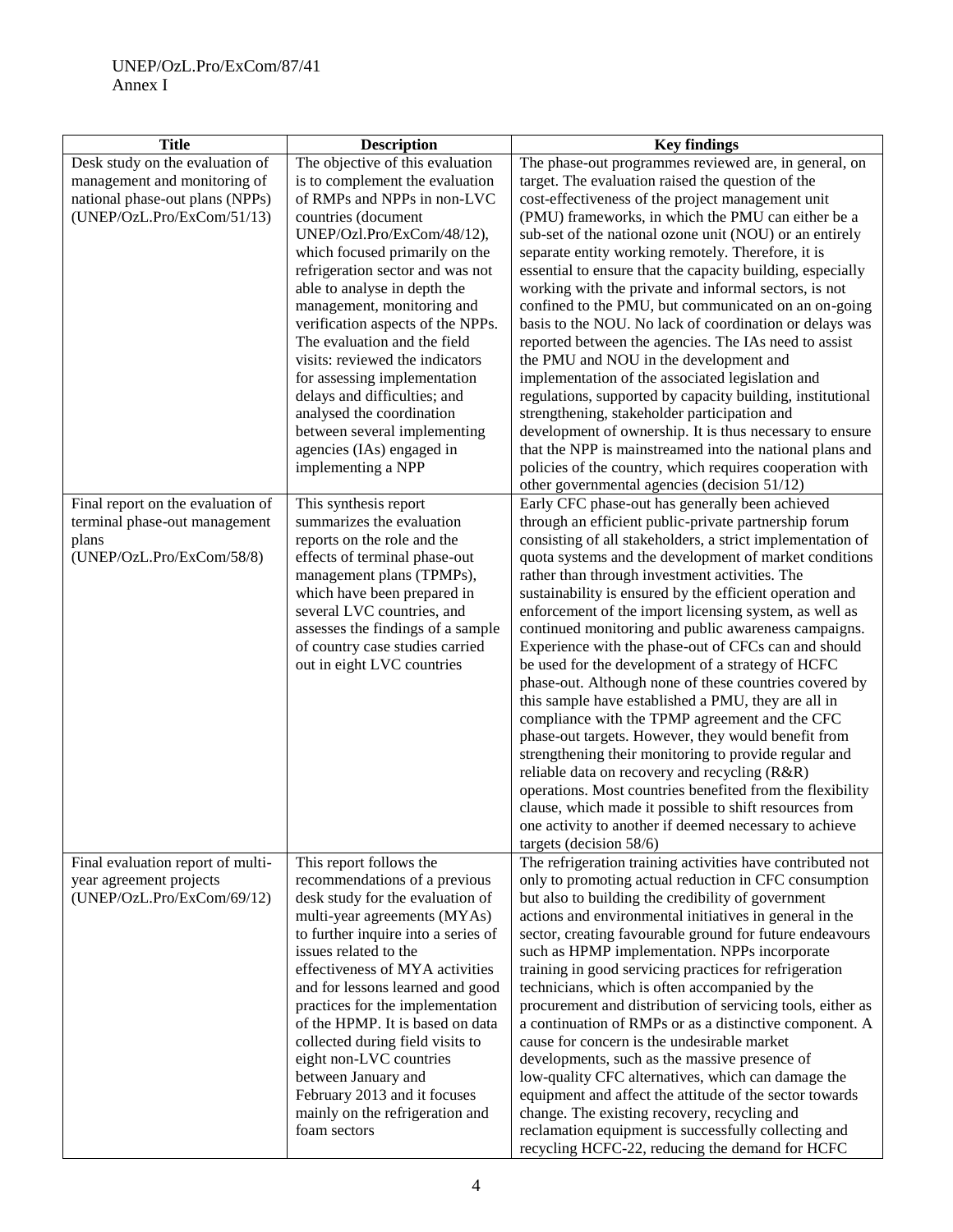| <b>Title</b> | <b>Description</b> | <b>Key findings</b>                                        |
|--------------|--------------------|------------------------------------------------------------|
|              |                    | imports. However, IAs and NOUs need to improve the         |
|              |                    | logistics of transportation between refrigerant collection |
|              |                    | points and R&R centres, support the regulatory binding     |
|              |                    | conditions for quality assurance and scope of coverage,    |
|              |                    | as well as the economic model for a sustainable            |
|              |                    | operation, including a system of incentives and stimulus.  |
|              |                    | Sustainability would be ensured by the reinforcement of    |
|              |                    | institutional strengthening activities. The evaluation     |
|              |                    | found positive social and economical impacts of the        |
|              |                    | CFC phase-out (decision 69/11)                             |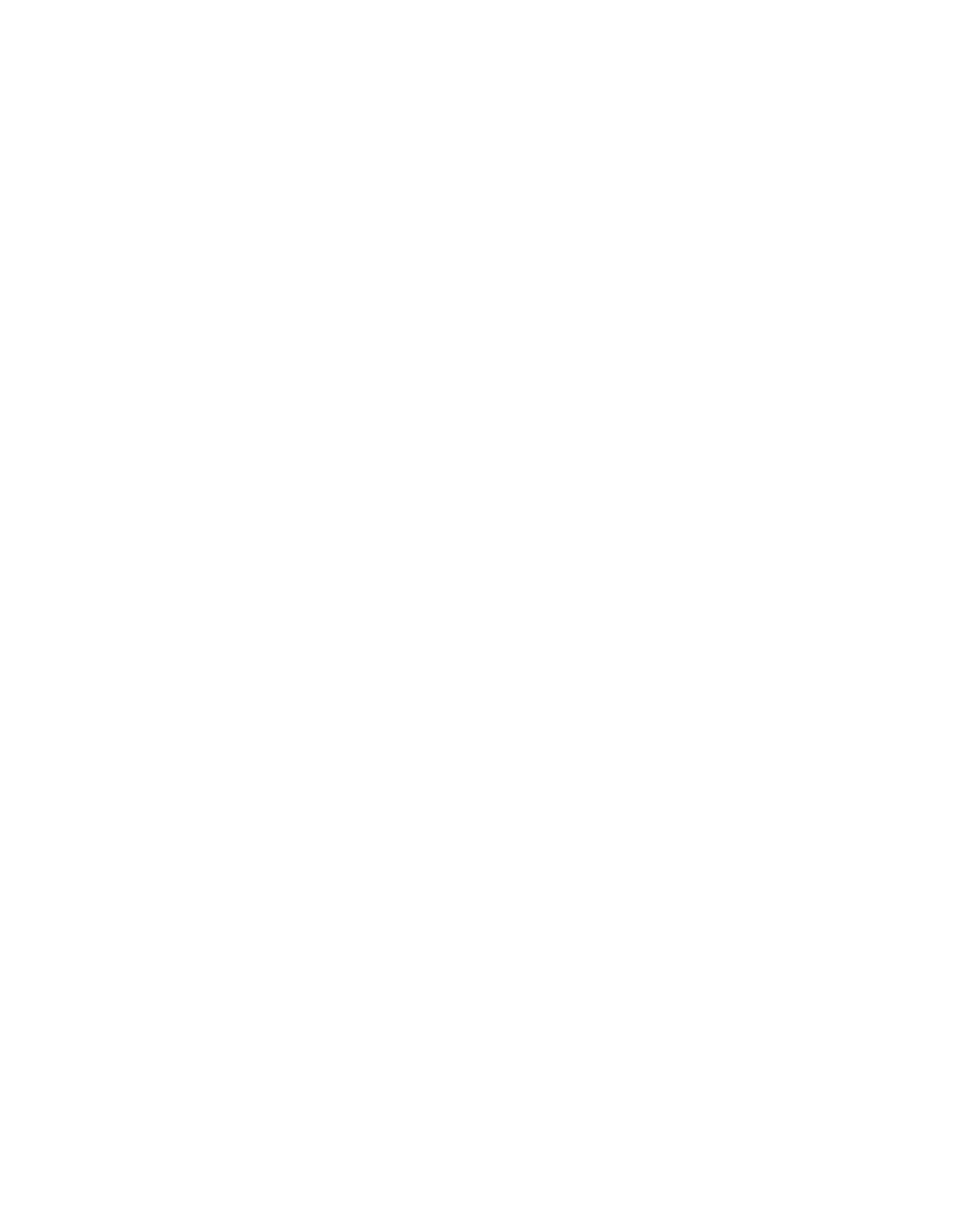## **Annex II**

# **SUMMARY OF CUSTOMS AND ENFORCEMENT UNEP OZONACTION TOOLS, PRODUCTS AND SERVICES**

As part of CAP's work in assisting countries to comply with their HCFC phase-out commitments and sustaining compliance with prior targets, OzonAction provides support to strengthen national capacity for effective customs and trade controls. This is achieved through the development of a range of materials intended to support customs and enforcement officers in their work to implement national licensing systems for ozone-depleting substances, and future commitments on HFCs under the Montreal Protocol, to detect and prevent illegal trade in these chemicals, and to facilitate legal trade. Many of these materials are produced in cooperation with our partner organizations.

#### **1. Publications and Guides**

#### **Training Manual for Customs Officers: Saving the Ozone Layer - Phasing out Ozone-Depleting Substances in Developing Countries - Third Edition**

The *Training Manual for Customs Officers* provides the necessary guidance and information to effectively monitor and facilitate the legal trade in ozone depleting substances and to combat their illegal trade. It presents information on the international policy context and an overview of technical issues, including information on chemicals and products traded and how these may be smuggled. The manual is intended for use in conducting training programmes for Customs Officers, as well as serving as a stand-alone reference document. Now in its third edition, this version takes into account the developments in international trade and provides new material to reflect changes in the Montreal Protocol, Harmonized System codes, licensing systems and other relevant information since its original publication in 2001 and its second edition in 2008. The guide is available on the OzonAction website and has been distributed at relevant meetings (Published 2013).

#### **Ozone-depleting substances smuggling and concealment case-study handbook**

The Handbook, which provides information and guidance on commonly used methods of smuggling and concealment of ODS, is intended to promote cooperation between criminal justice agencies within borders and to strengthen the law enforcement response to the illegal trade in the chemicals controlled under the Montreal Protocol. This Handbook is targeted to enforcement officers and is particularly beneficial to Police, Customs and Border Security Officials. It provides technical information that will reinforce officers' understanding of ODS and assist with the recognition and detection of illegal trade in these chemicals. The Handbook was developed in cooperation with the INTERPOL Environmental Crime Programme. It is available on demand only (due to its enforcement-sensitive content) and has been distributed at relevant meetings (Published 2013).

#### **Risk assessment of illegal trade in HCFCs**

This report provides a summary of recent cases of illegal trade, and the policy measures in place to combat HCFC smuggling. By considering market conditions for HCFCs and drawing parallels with the context and methods used by smugglers which led to chlorofluorocarbon (CFC) smuggling, the report provides an analysis of the risks of HCFC smuggling becoming entrenched, and makes recommendations on how this illegal trade can be prevented. The report was developed in cooperation with the Environmental Investigation Agency. The guide is available on the OzonAction website and has been distributed at relevant meetings (Published 2011).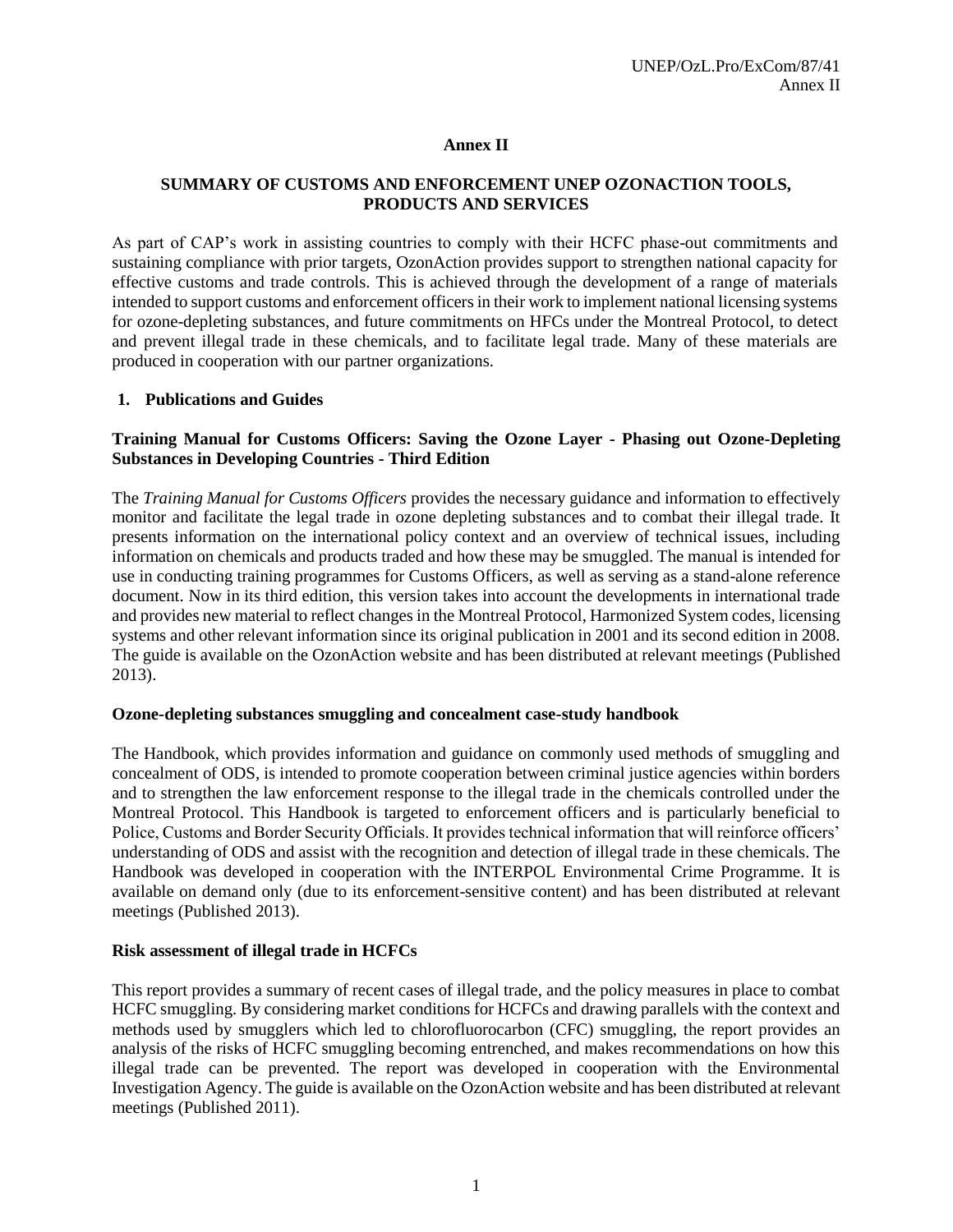### **Informal Prior-Informed Consent (iPIC) supporting compliance through prevention of illegal and unwanted trade in ozone-depleting substances**

This short booklet briefly describes how the iPIC system works and its advantages. It provides some information on results and successes from iPIC and encourages countries that are not yet members to join and to begin to reap the benefits of this initiative. The booklet is available on the OzonAction website and has been distributed at relevant meetings (Published 2015).

#### **Legislative and policy options to control hydrofluorocarbons**

This booklet provides developing countries with a suite of different options that they may wish to consider, including both mandatory and voluntary approaches to developing, enacting and enforcing different legislative and policy measures to facilitate a smooth HFC phase-down process. This guide complements the previous OzonAction publication, HCFC Policy & Legislative Options: A Guide for Developing Countries (2010). The booklet is available on the OzonAction website (Published 2018).

#### **Establishing an HCFC import quota system**

This booklet provides the necessary information and practical guidance for developing countries to design and implement a workable and effective quota system that will contribute to ensuring the country's compliance with the Montreal Protocol HCFC phase-out schedule. The booklet is available on the OzonAction website and has been distributed at relevant meetings (Published 2012).

#### **2. Fact sheets and Information Notes**

UNEP's OzonAction continues to prepare fact sheets providing relevant information and describing the immediate and future challenges to be addressed by the different Parties. The following fact sheets and information notes are of specific interest to customs and enforcement officers, and NOUs:

**Customs Poster:** The updated Customs Poster provides concise information on ODS and alternatives and a short checklist of issues for customs officers to keep in mind when handling ODS shipments. (2016 update)

**Customs officer's quick tool for screening ODS:** A quick reference tool for customs and enforcement officers that provides access to the key information regarding ODS and their alternatives and relevant customs codes.

**Refrigerant Designations:** A fact sheet produced by ASHRAE in cooperation with UNEP OzonAction, which provides information on refrigerant designation and safety classification, the fact sheet is updated every 6 months to indicate the new refrigerants which are assigned "R" numbers \*ASHRAE designations).

#### **Harmonized System code factsheets:**

- HS nomenclature (HS codes) for HCFCs and certain other ozone-depleting substances (post-Kigali update)
- Commonly traded HCFCs and mixtures containing HCFCs (post-Kigali update)
- Commonly used non-ODS substitute refrigerants (post-Kigali update)
- Common products and equipment containing or reliant on HCFCs
- HS codes for HFCs: Actions to take ahead of the new 2022 HS (*in production, with WCO*)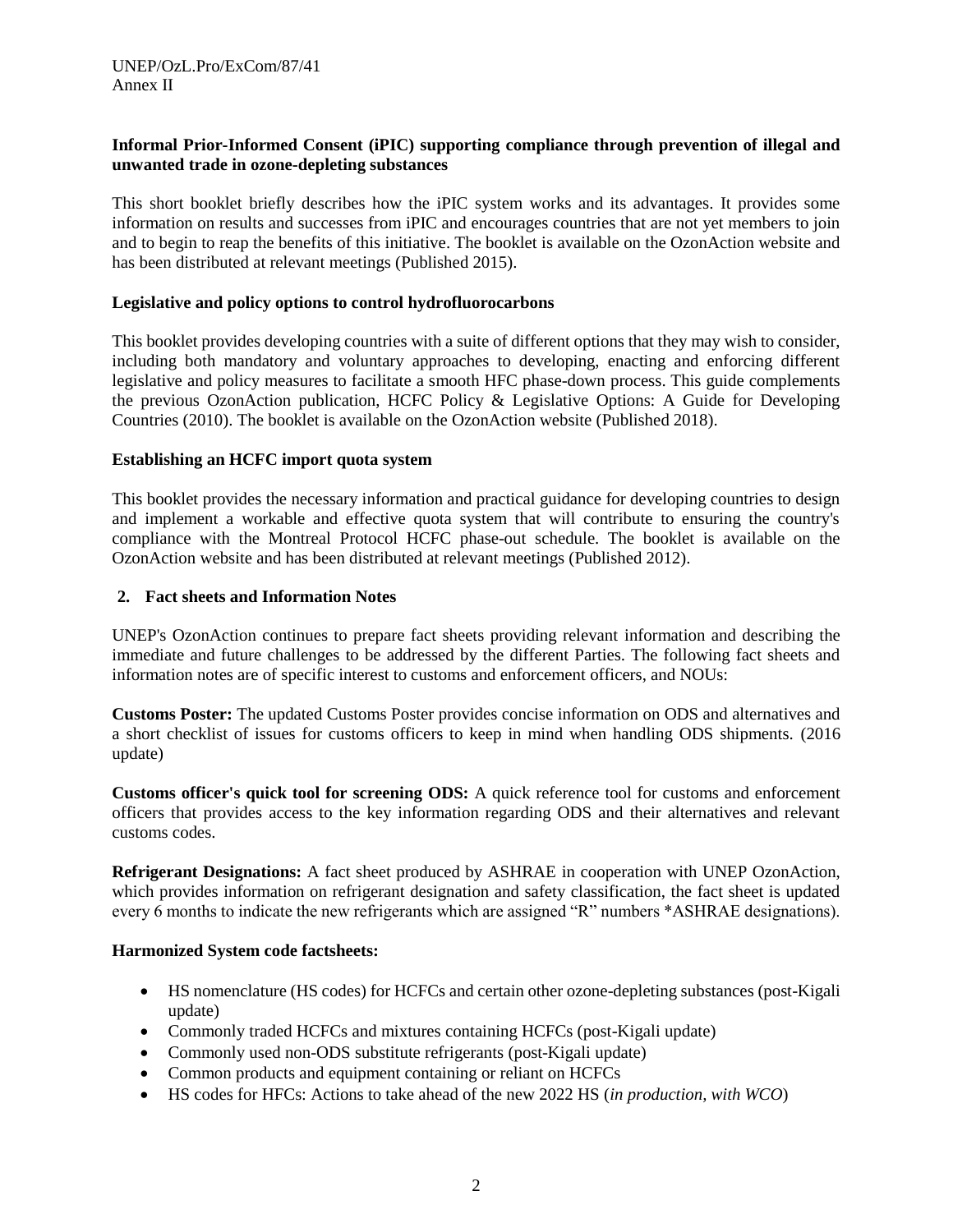**Free trade zones and trade in ODS:** As part of international trade many shipments of ODS pass through Free Trade Zones (FTZ) and a lack of proper oversight and controls in such zones can create an environment where illegal trade in ODS can proliferate. This paper provides a brief overview of the subject.

**The informal prior-informed consent (iPIC) mechanism:** The iPIC mechanism is a voluntary and informal system of information exchange on intended trade between the authorities in importing and exporting countries that are responsible for issuing ODS trade licenses. This fact sheet gives an overview of how this informal mechanism operates and provides some interesting information on the results of the control and monitoring of ODS trade conducted through iPIC.

**The Kigali Amendment to the Montreal Protocol: HFC phase-down:** This short paper provides an overview of the Kigali Amendment and its consequences.

**Kigali amendment fact-sheet series and poster:** Following the adoption of the Kigali Amendment to the Montreal Protocol on Substances that Deplete the Ozone Layer, UNEP's OzonAction prepared a series of fact sheets describing the immediate and future challenges to be addressed by the different Parties between now and until the Amendment comes into force. A timeline poster is also available.

All the fact sheets/briefs are available on the OzonAction website and have been distributed at relevant meetings.

#### **3. Mobile applications, videos and web-based tools**

In addition to the apps described in the refrigeration section above (What gas app and refrigerant identifier video app), the following products have been developed:

**iPIC:** The online iPIC system provides participating countries with real-time, 24-hour, 7-days-a-week personalized access to key licensing-system data in each of the 100 participating countries. The system provides a standardized and secured repository of iPIC data. Features of the online iPIC include the ability to search specific items of information; an interactive query and information sharing forum; the ability to easily and rapidly generate various reports and statistics; and the ability to update iPIC information with a simple click that will copy the information from a previous year. It is equipped with a FAQ section (which answers basic questions) and a Help section (which thoroughly explains how to use the online system); multi-lingual capability; and an interactive colour-coded map displaying country iPIC information sheet status. iPIC-online is accessible on an invitation-only basis (i.e. not open to the public). The platform is currently being upgraded and streamlined.

**Combatting illegal trade in ODS: training video:** This 26-minutes training video provides customs and enforcement officers with an overview of illegal trade in ODS, and shows specific cases and examples from around the world. It provides practical guidance and tips on identifying suspicious shipments and smuggled ODS. The video is available on demand only (due to its enforcement-sensitive content) and has been distributed at relevant meetings (Published 2014).

#### **4. Online training tools**

**E-Learning Modules for Customs Officers:** OzonAction and the [World Customs Organization](http://www.wcoomd.org/) (WCO) jointly developed an e-learning course in 2009 devoted to the enforcement of the Montreal Protocol. The course has been updated several times. The course is based on the UNEP Training Manual for Customs and Enforcement Officers (Third Edition) and reflects WCO's expertise in developing and delivering online training to customs officers worldwide. The E-learning modules are hosted and disseminated through the WCO *CLIKC* platform. The e-Learning is accessible on an invitation-only basis to all customs officers and NOUs on request (it is hosted on a closed enforcement platform). Updates and maintenance are ongoing.